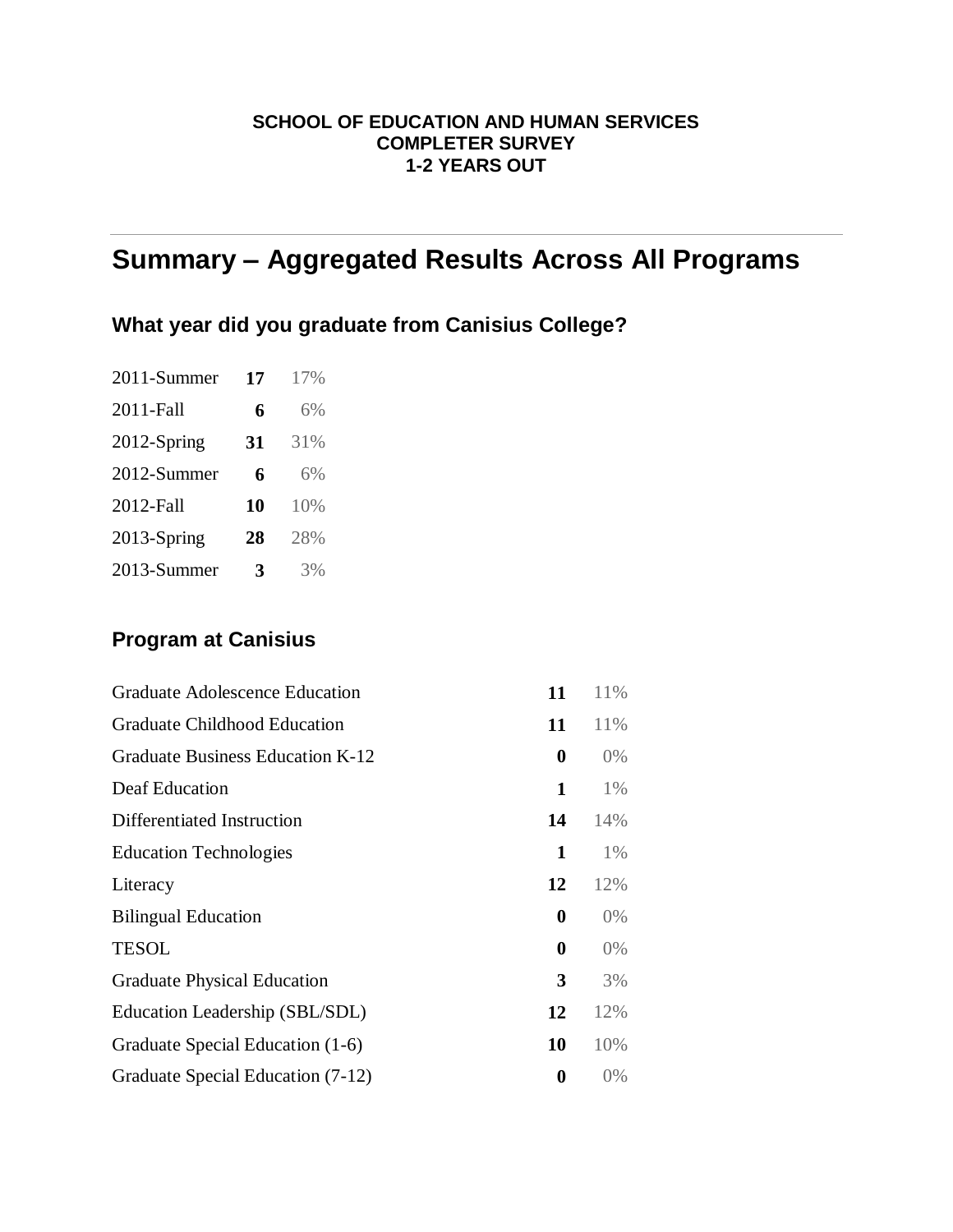| Undergraduate Early Childhood/Childhood Education | 4             | 4% |
|---------------------------------------------------|---------------|----|
| <b>Undergraduate Adolescent Education</b>         | 7             | 7% |
| Undergraduate Early Childhood Education           | 3             | 3% |
| Undergraduate Physical Education / Health         | 3             | 3% |
| <b>Undergraduate Physical Education</b>           | $\mathcal{L}$ | 2% |
| Undergraduate Childhood Special Education         |               | 7% |

## **Employment Status**

| I am employed in the professional area for which I am trained | 58          | $50\%$     |
|---------------------------------------------------------------|-------------|------------|
| I am employed in a related field                              | 29          | 25%        |
| I am employed in an unrelated field                           | 10          | 9%         |
| I am not employed                                             | $\mathbf 1$ | $1\%$      |
| I am a student                                                | 14          | 12%        |
| Other                                                         | 5           | $\Delta\%$ |

**Based on my preparation at Canisius College, I understand learning, teaching and/or other professional theoretical foundations. [Content Knowledge]**

| <b>Strongly Agree</b>    | 65 | 64%   |
|--------------------------|----|-------|
| Agree                    | 33 | 33%   |
| Neutral                  | 1  | $1\%$ |
| Disagree                 | 2  | 2%    |
| <b>Strongly Disagree</b> | 0  | 0%    |

## **Based on my preparation at Canisius College I can apply best practices in my profession. [Content Knowledge]**

| <b>Strongly Agree</b> | 66. | 65%  |
|-----------------------|-----|------|
| Agree                 | 28  | -28% |
| Neutral               | 4   | 4%   |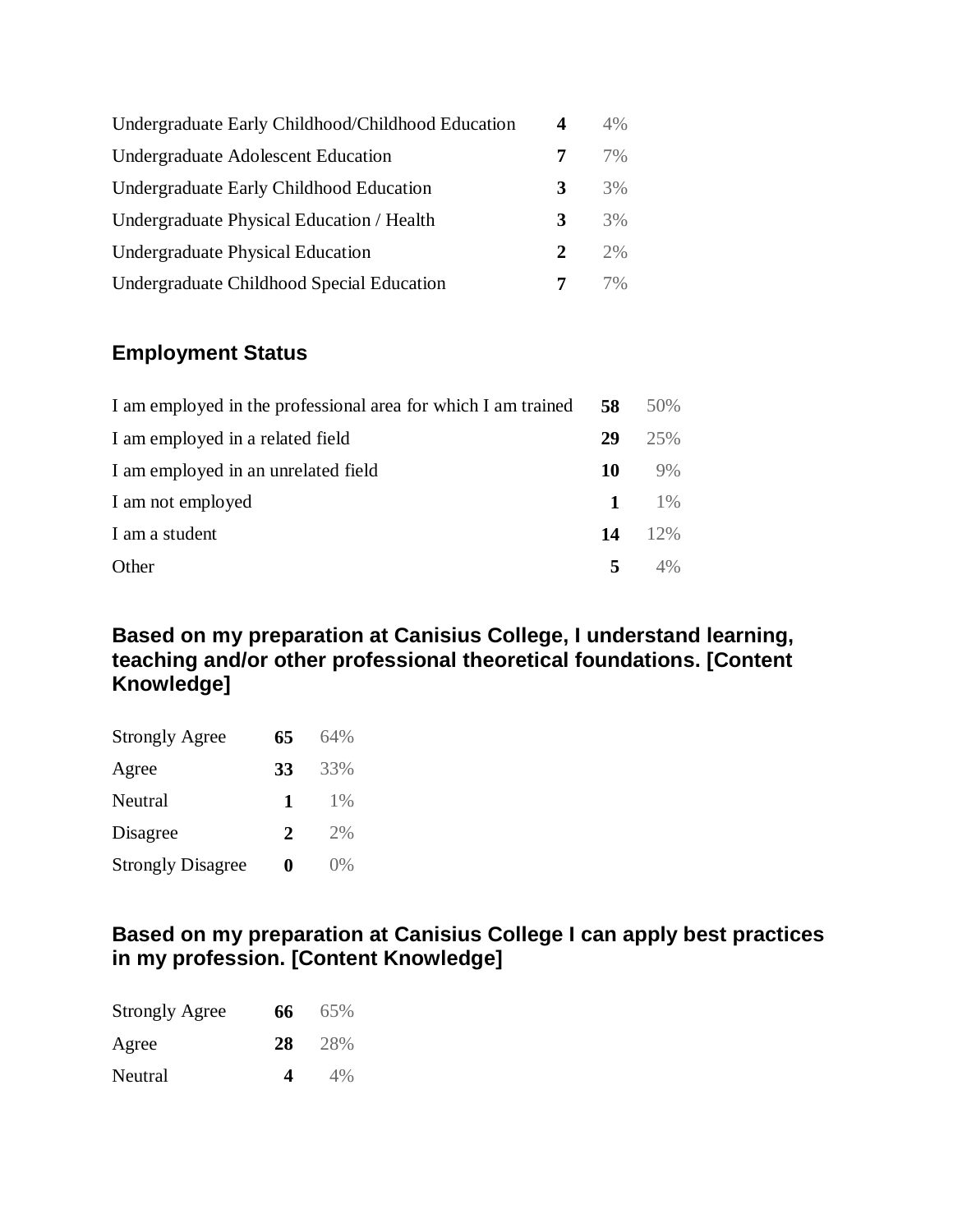Disagree **2** 2% Strongly Disagree **1** 1%

### **Based on my preparation at Canisius College I can implement a variety of strategies that integrate critical thinking, inquiry, and problem solving. [Content Knowledge]**

| <b>Strongly Agree</b>    | 66 | 65%   |
|--------------------------|----|-------|
| Agree                    | 26 | 26%   |
| Neutral                  | 6  | 6%    |
| Disagree                 | 3  | 3%    |
| <b>Strongly Disagree</b> | 0  | $0\%$ |

#### **Based on my preparation at Canisius College I can maintain appropriate classroom management. [Content Knowledge]**

| <b>Strongly Agree</b>    | 51 | 50% |
|--------------------------|----|-----|
| Agree                    | 30 | 30% |
| Neutral                  | 14 | 14% |
| Disagree                 | 4  | 4%  |
| <b>Strongly Disagree</b> | 2  | 2%  |

#### **Since graduating from Canisius, I have remained actively engaged in my professional field. [Content Knowledge]**

| <b>Strongly Agree</b>    | 68 | 67% |
|--------------------------|----|-----|
| Agree                    | 20 | 20% |
| Neutral                  | 3  | 3%  |
| Disagree                 | 8  | 8%  |
| <b>Strongly Disagree</b> | 2  | 2%  |

## **I am able to employ strong knowledge in my content area. [Content Knowledge]**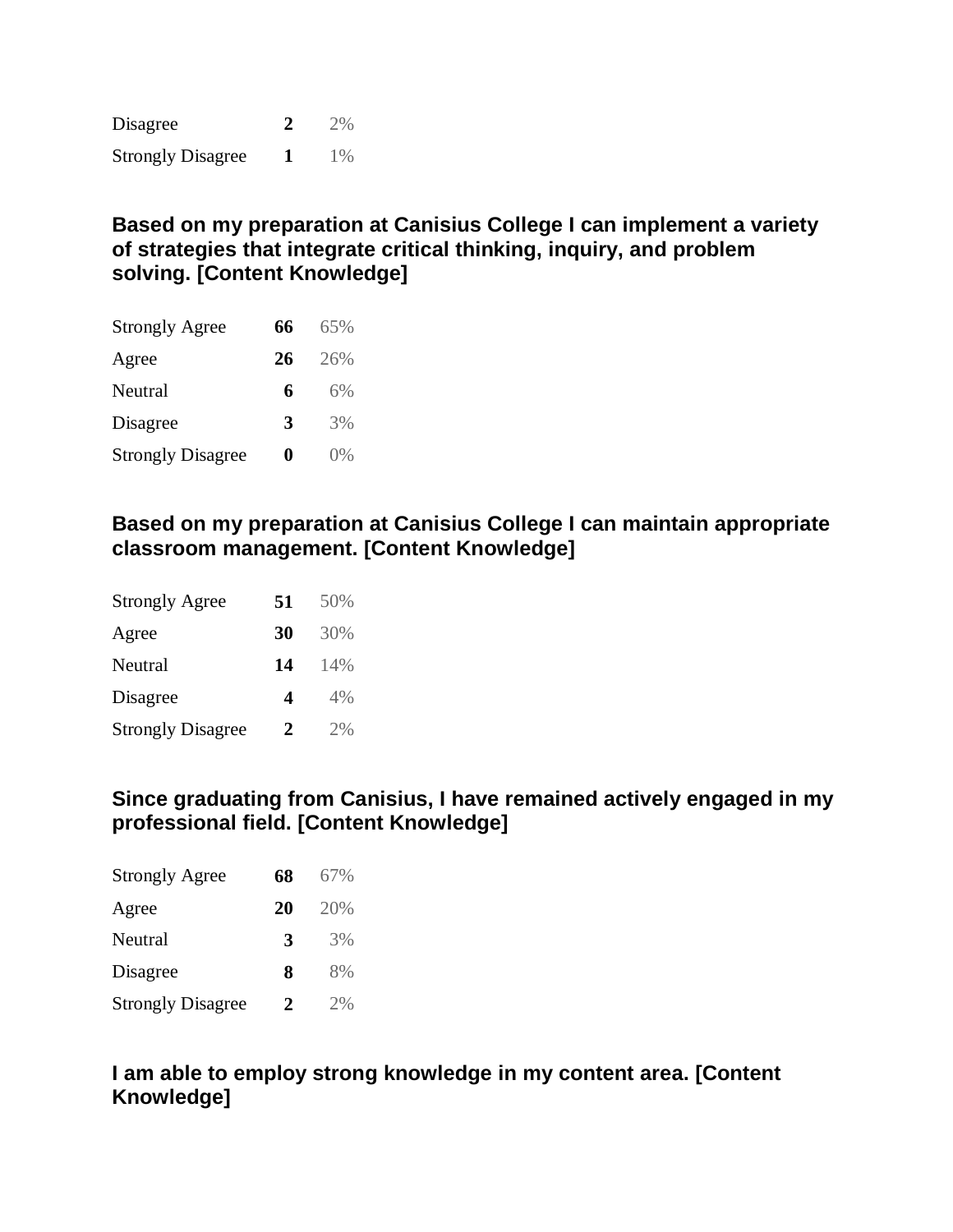| <b>Strongly Agree</b>    | 67 | 66%   |
|--------------------------|----|-------|
| Agree                    | 28 | 28%   |
| Neutral                  | 4  | 4%    |
| Disagree                 | 1  | $1\%$ |
| <b>Strongly Disagree</b> | 1  | $1\%$ |

#### **I am able to employ appropriate pedagogical content knowledge. [Content Knowledge]**

| <b>Strongly Agree</b>    | 62 | 61%   |
|--------------------------|----|-------|
| Agree                    | 31 | 31%   |
| Neutral                  | 6  | 6%    |
| Disagree                 | 1  | $1\%$ |
| <b>Strongly Disagree</b> | 1  | 1%    |

#### **Based on my preparation at Canisius College I have been able to achieve positive outcomes regarding student learning, achievement and/or development. [Impact on Student Learning]**

| <b>Strongly Agree</b>    | 51 | 50% |
|--------------------------|----|-----|
| Agree                    | 41 | 41% |
| Neutral                  | 7  | 7%  |
| Disagree                 | 2  | 2%  |
| <b>Strongly Disagree</b> | 0  | 0%  |

**Based on my preparation at Canisius College I can set clear learning goals and align instruction with standard based content. [Impact on Student Learning]**

| <b>Strongly Agree</b> | 53 | 52%       |
|-----------------------|----|-----------|
| Agree                 |    | 36 $36\%$ |
| Neutral               | 10 | $10\%$    |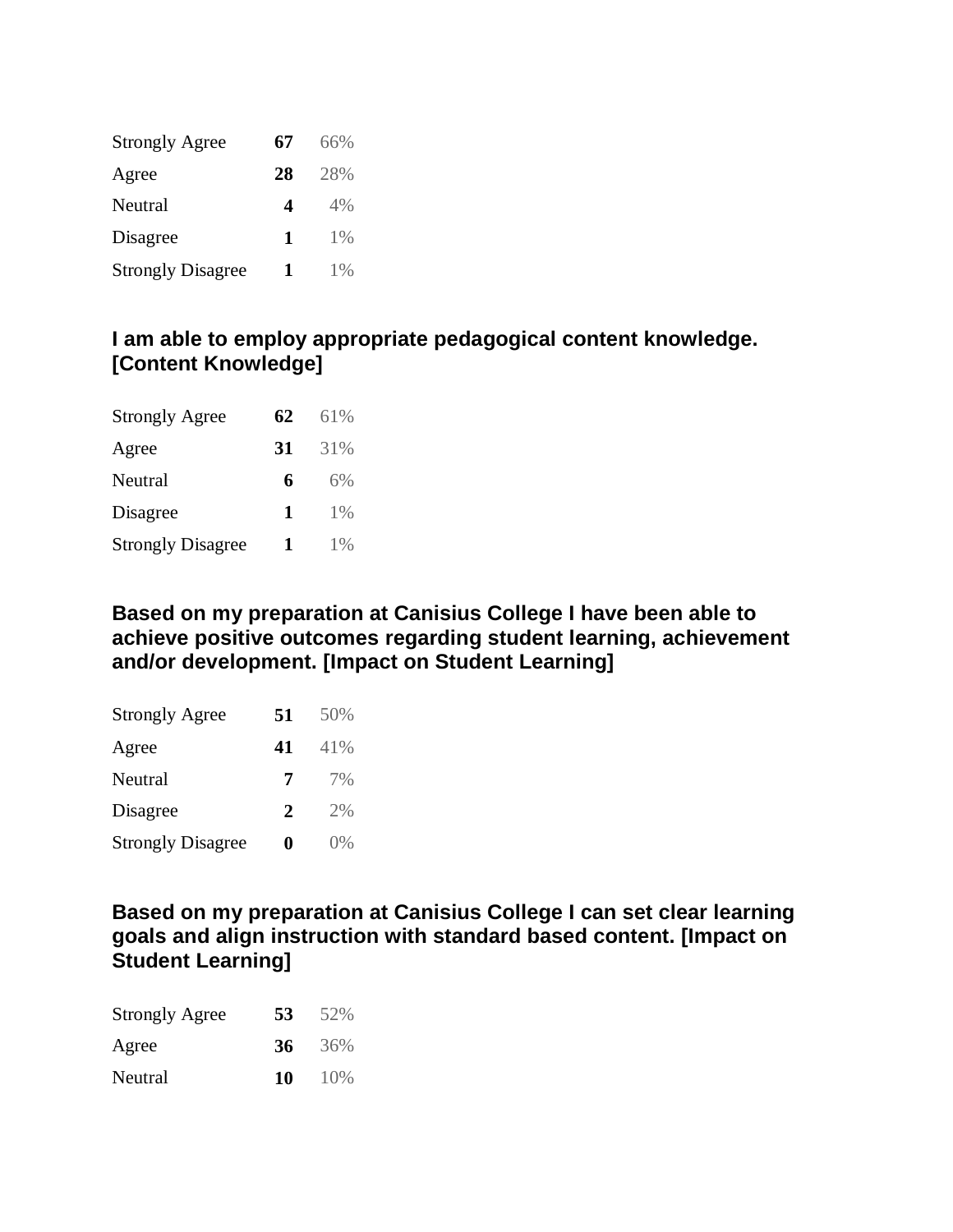| Disagree                 |             | 2%      |
|--------------------------|-------------|---------|
| <b>Strongly Disagree</b> | $\mathbf 0$ | $(1)$ % |

## **Based on my preparation at Canisius College I can engage and motivate students. [Impact on Student Learning]**

| <b>Strongly Agree</b>    | 55 | 54% |
|--------------------------|----|-----|
| Agree                    | 36 | 36% |
| Neutral                  | 8  | 8%  |
| Disagree                 | 2  | 2%  |
| <b>Strongly Disagree</b> | 0  | 0%  |

**I am able to successfully consider multiple ability levels in diverse P-12 settings when developing lessons and assessments.. [Impact on Student Learning]**

| <b>Strongly Agree</b>    | 55 | 54%   |
|--------------------------|----|-------|
| Agree                    | 33 | 33%   |
| Neutral                  | 11 | 11%   |
| Disagree                 | 1  | $1\%$ |
| <b>Strongly Disagree</b> | 1  | 1%    |

#### **My experience at Canisius has enabled me to effectively teach diverse P-12 student populations.. [Impact on Student Learning]**

| <b>Strongly Agree</b>    | 52 | 51%   |
|--------------------------|----|-------|
| Agree                    | 32 | 32%   |
| Neutral                  | 13 | 13%   |
| Disagree                 | 4  | 4%    |
| <b>Strongly Disagree</b> | 0  | $0\%$ |

**I use the results of P-12 assessments of student learning to guide my instruction and/or professional effectiveness. [Self-Reflection]**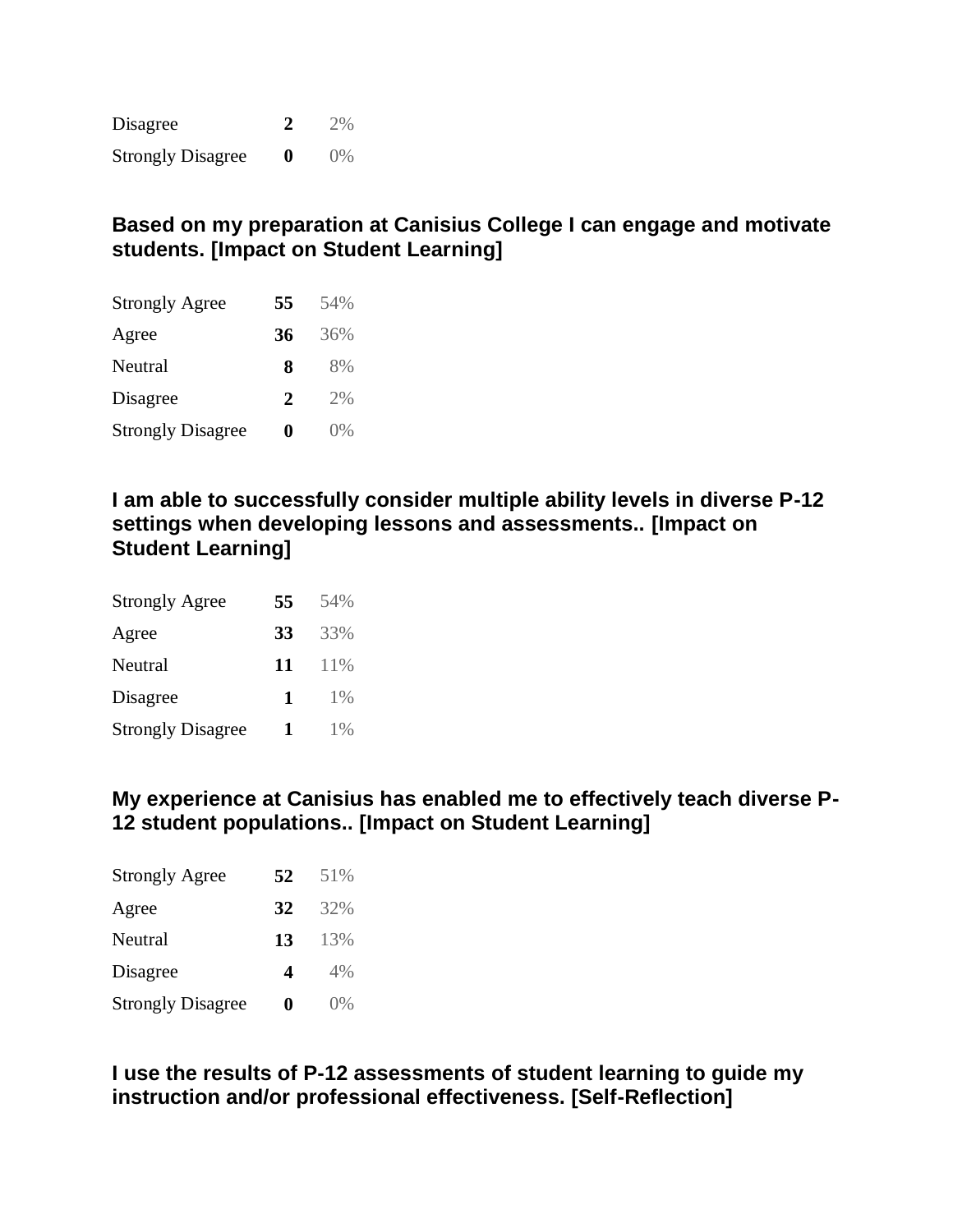| <b>Strongly Agree</b>    | 43 | 43% |
|--------------------------|----|-----|
| Agree                    | 39 | 39% |
| Neutral                  | 14 | 14% |
| Disagree                 | 2  | 2%  |
| <b>Strongly Disagree</b> | 3  | 3%  |

#### **I engage in collaboration to augment my professional practice. [Self-Reflection]**

| <b>Strongly Agree</b>    | 59 | 58% |
|--------------------------|----|-----|
| Agree                    | 30 | 30% |
| Neutral                  | 10 | 10% |
| Disagree                 | 0  | ()% |
| <b>Strongly Disagree</b> | 2  | 2%  |

### **Since graduating I have or plan to assume appropriate leadership/roles in the school and/or in the district. [Service Orientation]**

| <b>Strongly Agree</b>    | 49 | 49% |
|--------------------------|----|-----|
| Agree                    | 39 | 39% |
| Neutral                  | 10 | 10% |
| Disagree                 | 2  | 2%  |
| <b>Strongly Disagree</b> | 1  | 1%  |

#### **I am involved in internal or external communities that support student development. [Service Orientation]**

| <b>Strongly Agree</b>    | 42 | 42% |
|--------------------------|----|-----|
| Agree                    | 33 | 33% |
| Neutral                  | 17 | 17% |
| Disagree                 | 7  | 7%  |
| <b>Strongly Disagree</b> | 2  | 2%  |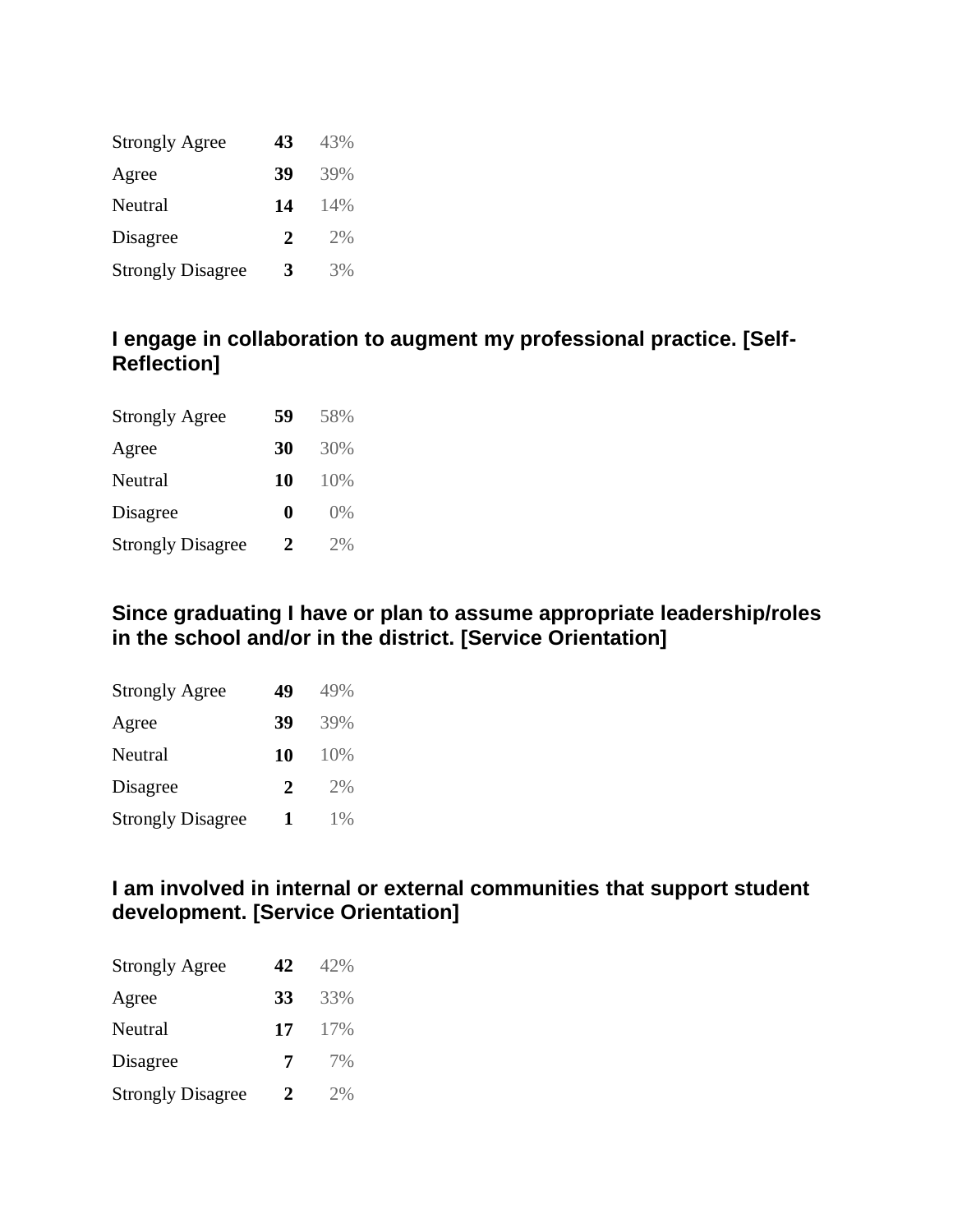**My training at Canisius stressed the importance of involving family and community members in a child's education. [Service Orientation]**

| <b>Strongly Agree</b>    | 68 | 67%   |
|--------------------------|----|-------|
| Agree                    | 28 | 28%   |
| Neutral                  | 3  | 3%    |
| Disagree                 | 2  | 2%    |
| <b>Strongly Disagree</b> | 0  | $0\%$ |

#### **Based on my preparation at Canisius College I practice professional and ethical responsibility by respecting multiple perspectives of clients/students,local communities, and colleagues. [Professional Dispositions]**

| <b>Strongly Agree</b>    | 70 | 69% |
|--------------------------|----|-----|
| Agree                    | 26 | 26% |
| Neutral                  | 4  | 4%  |
| Disagree                 | 0  | 0%  |
| <b>Strongly Disagree</b> | 1  | 1%  |

#### **Based on my preparation at Canisius College I can effectively communicate and work with clients/students, parents, and other professionals [Professional Dispositions]**

| <b>Strongly Agree</b>    | 66 | 65%   |
|--------------------------|----|-------|
| Agree                    | 27 | 27%   |
| Neutral                  | 6  | 6%    |
| Disagree                 | 1  | $1\%$ |
| <b>Strongly Disagree</b> | 1  | 1%    |

**Based on my preparation at Canisius College I practice caring and fairness by using varied strategies and methods to address each client/student's diverse needs, the requirements of the task, and the discipline [Professional Dispositions]**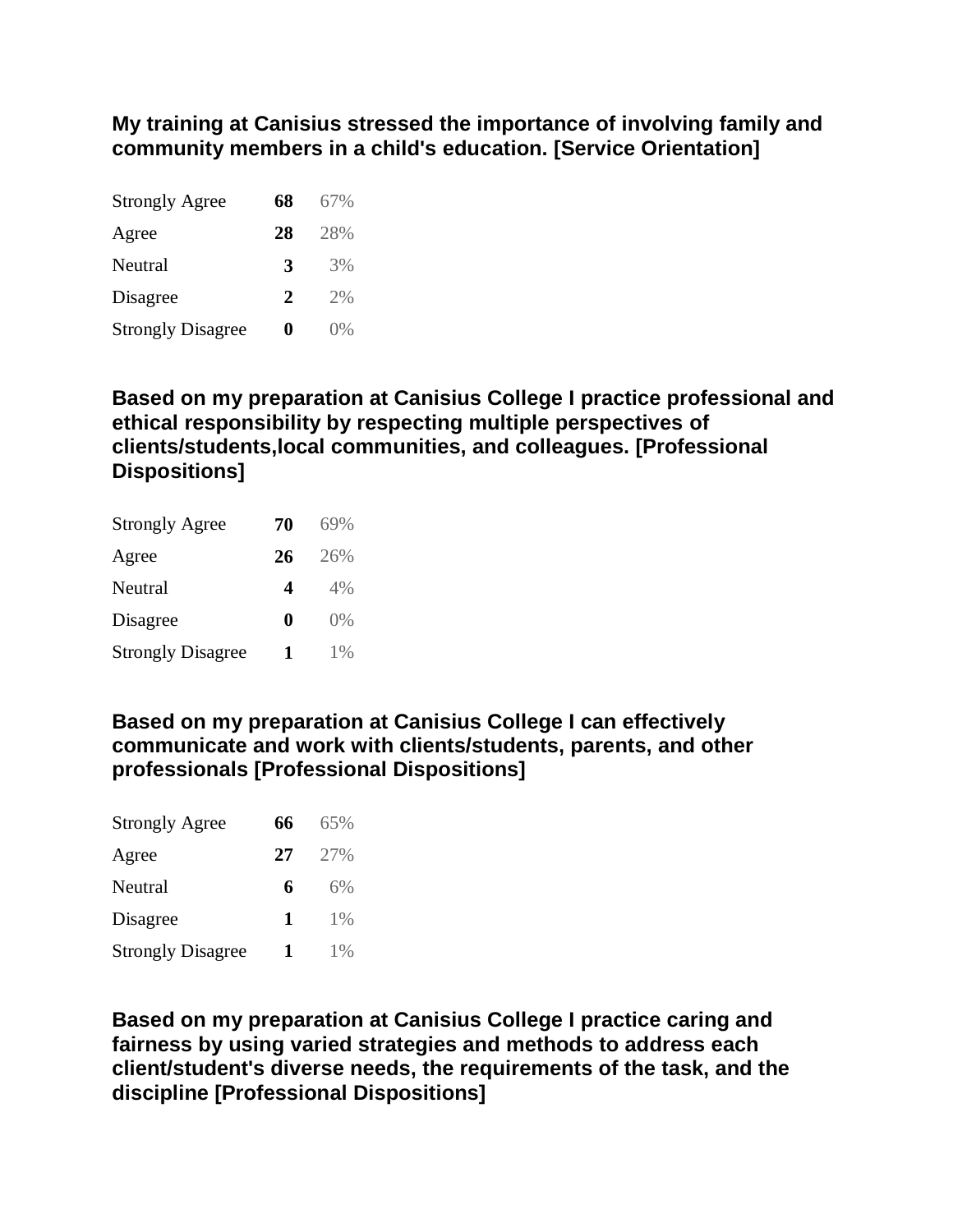| <b>Strongly Agree</b>    | 69 | 68%   |
|--------------------------|----|-------|
| Agree                    | 27 | 27%   |
| Neutral                  | 4  | 4%    |
| Disagree                 | 0  | ()%   |
| <b>Strongly Disagree</b> |    | $1\%$ |

#### **Based on my preparation at Canisius College I act responsibly through collaboration with others as partners in planning and implementing effective programming [Professional Dispositions]**

| <b>Strongly Agree</b>    | 67 | 66%   |
|--------------------------|----|-------|
| Agree                    | 28 | 28%   |
| Neutral                  | 5  | 5%    |
| Disagree                 | 0  | ()%   |
| <b>Strongly Disagree</b> | 1  | $1\%$ |

**Canisius College provided me with the knowledge, skills and dispositions to be successful and to be recognized as a competent professional in my employment. [Over-all Impression of Canisius College]**

| <b>Strongly Agree</b>    | 69 | 68%   |
|--------------------------|----|-------|
| Agree                    | 27 | 27%   |
| Neutral                  | 2  | 2%    |
| Disagre                  | 2  | 2%    |
| <b>Strongly Disagree</b> | 1  | $1\%$ |

#### **My preparation program at Canisius was well aligned to state requirements and national standards. [Over-all Impression of Canisius College]**

| <b>Strongly Agree</b> | 68 67%        |
|-----------------------|---------------|
| Agree                 | <b>23</b> 23% |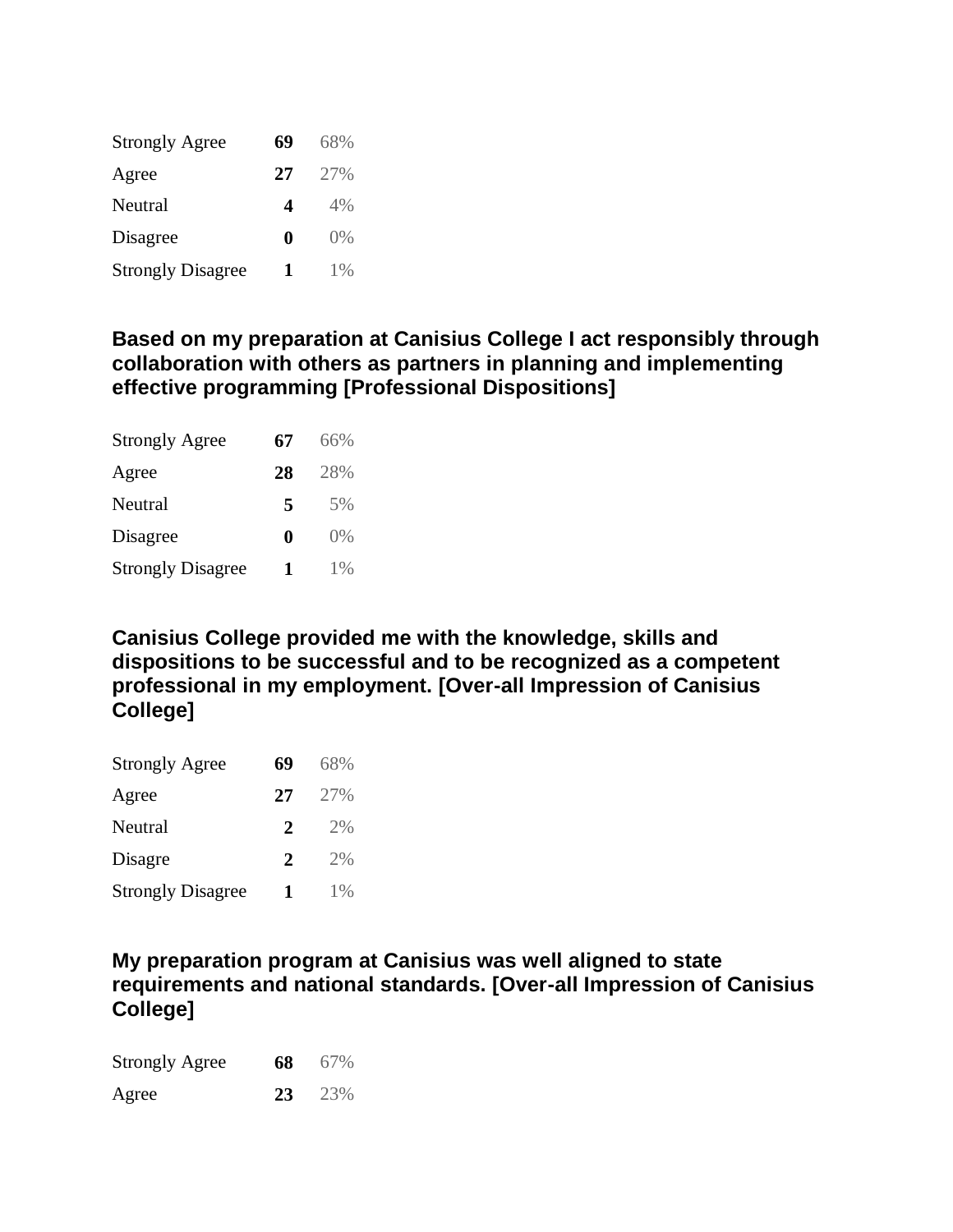| Neutral                  | Я | 8%    |
|--------------------------|---|-------|
| Disagre                  |   | $1\%$ |
| <b>Strongly Disagree</b> |   | $1\%$ |

#### **Please use the field below to send us your comments or thoughts regarding your experience at Canisius or post-Canisius. We welcome any opinions or suggestions related to our programs or the field of teacher education in general. Thank you for your time.**

I would have liked more preparation in terms of professional development and maintaining certifications. For example, I have found out A LOT about certifications/professional developments deadlines after graduating, from work colleagues. I was not made aware during my time at Canisius that a certain amount of professional development hours are needed over a certain period of time to maintain certifications. I also feel that an unnecessary amount of time was spent focusing on e-folios. I have been on several interviews, and not once did anyone look at my online portfolio. I was very please with my education in regards to working within a classroom/school setting. However, the outside of the classroom/career information was severely lacking. Great experience at Canisius - fantastic professors!! Too exspensive... Couldn't gotten the same piece if paper for a lot cheaper!!! The best aspect of Canisius College for me was going out into the field and spending numerous hours with local schools and organizations preparing myself for my classroom. I am a special education teacher for students with Intellectual Disabilities in Fairfax County Public Schools in Virginia. I feel that I have been successful within my field and school community. I have conducted action research for the past two years and presented the findings at national conferences. I feel this is a direct result of the skills and knowledge I acquired in the graduate special education program at Canisius. I have noticed that I was more well prepared than other new teachers from other programs (especially undergraduate programs.) Thank you for preparing me to be a successful, contributing member to the field of education. The one area Canisius lacked was in preparation for the SBL and SDL exams. Little was discussed and little was done to prepare us for these exams. My time at Canisius was amazing, I am from Ontario and was taught excellent strategies for classroom management and differentiated instruction. I just became employed in the field 3 weeks ago, it takes a long time to get jobs in Canada. I would never have changed the fact that I attended school in the USA, it was worth the money and time spent. I feel that more knowledge of working with students with disabilities would have better prepared me for teaching. With 1 in 50 schoolaged children having autism, this is a critical content area. I also feel a stronger base of curricular models and best practice teaching methods would have been beneficial. I was a Canadian student attending Canisius. The one thing which Canisius did not do is help Canadian students be more aware of when specific boards hire for Supply Teaching or Contracts. The one advantage which Canadian Teacher's College has is that local school boards come to visit the University's Faculty of Ed. This did not happen at Canisius although we did have a presentation by OCT. OCT did not provide any guidance either they just wanted to make sure we signed up with them so they could get thier membership fees as soon as possible. Just my feedback. I enjoyed my time at Canisius and I made some great friends which I still keep in contact with. Although I am living in Ontario and applying persistently, I have not been able to secure a teaching position. I do think the program was fantastic, but I also believe that accepted enrollment should more realistically reflect demand - too many teachers have become certified for the few positions that are actually available. I had a wonderful experience at Canisius College - both in my undergraduate and graduate studies. I firmly believe that it is thanks to the preparation and support that I received throughout my time at Canisius that I was able to so quickly find a position in my field (I finished my undergrad work in May 2010 and was hired to my current teaching position that August). My continuation of studies at the graduate level at Canisius has only gone further to solidify my position at my school as a successful educator, dedicated to my own lifelong learning, as well as promoting lifelong learning among my students as well. The program at Canisius is far from challenging. Despite being a graduate program, I felt as though my undergrad program (not Canisius) prepared me far more for a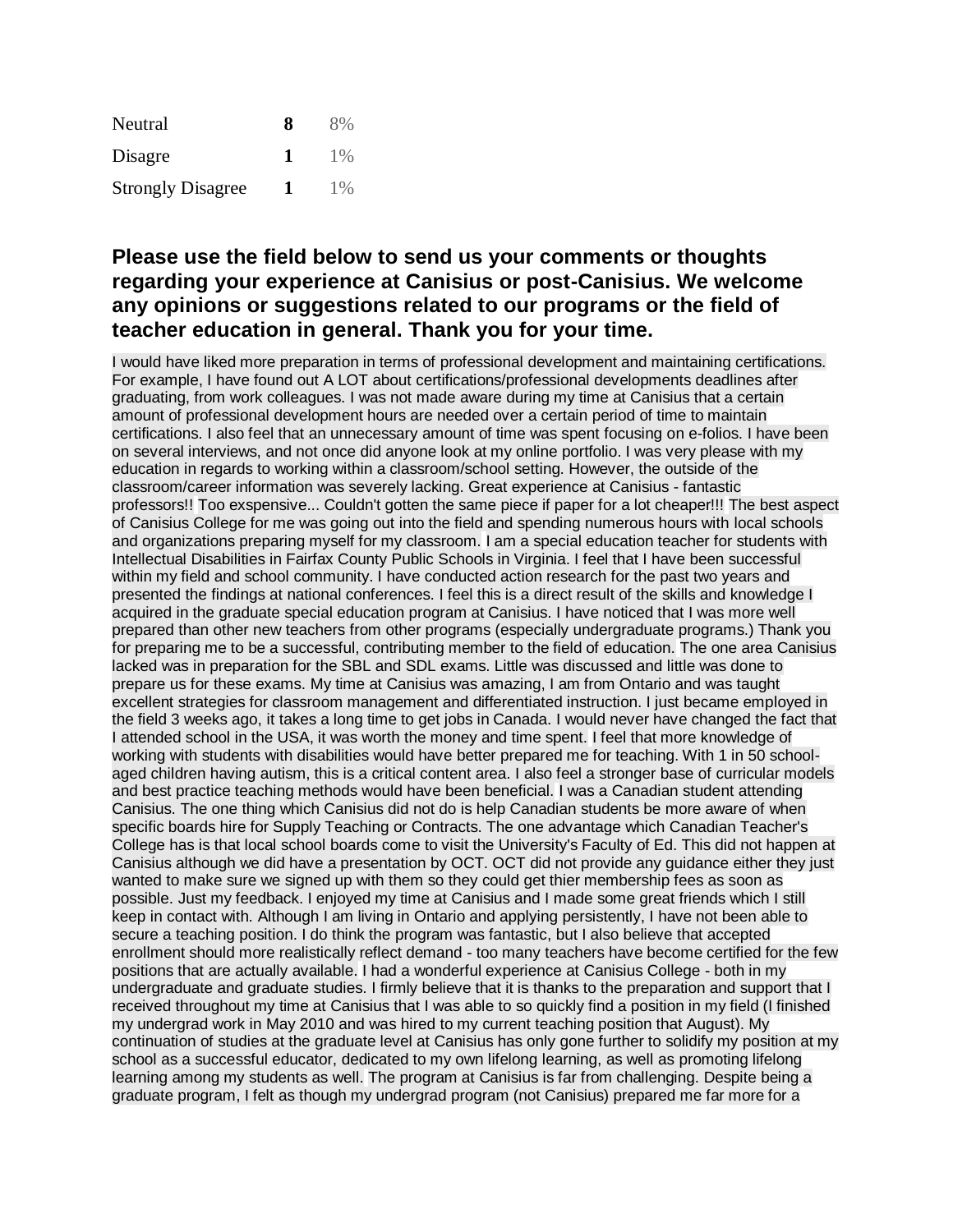professional career. The curriculum needs to include on how to be a successful teacher rather than busywork and middle school level assignments. Professors need to expect far more than mediocre from their students, in addition to regarding us as future colleagues rather than elementary school students. Professors should be open minded and encourage novel ideas and diverse opinions, rather than push their own narrow minded and ignorant agendas. I was spoken down to many times, and when I attempted to initiate professional conversation it was promptly stopped for rote conversation. How is the education field as a whole supposed to succeed when we are expected, and at times disgustingly encouraged, to be mediocre? I am a successful teacher now, but I credit this much to the challenging academics and morals fostered in undergrad (a different MAAC school, i.e., faith based, small liberal arts college). Canisius should admit passive students who are content to be unsuccessful, mediocre, want to slide by in life, and who will follow the most ignorant of statements without question. The program is a joke, and I am far from proud of the degree and education I received here. I had a great experience but wish there was more information on obtaining a job. I have not be able to secure an interview in over a year of graduating. It is very frustrating. Not a day goes by where I am not thankful for my Canisius teacher preparation. Many of my coworkers wonder how I am able to be such a successful teacher in my first years in the field. The answer is simple: Canisius gave me the tools and opportunities to be the well-rounded teacher that I am today. I am truly grateful to have had the opportunity to become apart of the education program at Canisius. I met such wonderful educators who cared about their students and gave us a knowledge base that I still carry with me through my educational journey. After getting my undergraduate degree in Adolescent Education, I pursued a Master's of Sports Administration from Canisius College. Since then I have gotten a position in D1 Athletics in Illinois. I tried answering the survey to the best of my ability but some questions just were not applicable and for those I selected neutral. I feel very prepared entering the work force after graduating from Canisius. The one aspect of teacher education that I would have liked more knowledge on was what are the law requirements post graduation such as PD hours or how to apply for professional certification. I felt like I had to go searching for a lot of this information. I had to take several seminars as a senior and I think on lesson or session on this topic would have made my transition from college to the work place a little less stressful. Also, as I sub now I wish I would have more knowledge on classroom management techniques. I was disappointed with my Masters program. I had previously studied at York University in Toronto and felt that my Bachelors of Ed program was both more competitive and more rigorous. I gained regional contacts and networking opportunities. It has been difficult to find employment, despite these contacts. Canisius could have not prepared me any better. I am so glad I chose this program and this institute. I was well prepared for the workforce. The best part of the classes were the professors. Great teaching skills which made lectures interesting and made learning fun. I wish Canisius helped me more with my job search. There is a very large applicant pool for school administrators in the area and many hires are internal in districts/ schools. After graduating at Canisius, I am employed at a Buffalo Public School and I have learned that classroom management is a crucial part of being able to teach students. Canisius did not prepare me enough to handle tough behavioral problems within a classroom. Canisius did a nice job teaching how to create lesson plan and using standards, but the management course was not enough to prepare me for very challenging classrooms. I often refer to resources I have saved from undergraduate content area courses. I found that Canisius' professors in the early childhood/childhood education department spent a lot of their time to make sure that we were prepared for the future! I found the practicum that I took while in the online literacy program to be a waste of time and did not learn anything from that, I felt like I was just putting in hours for the state to fulfill a requirement, but not actually learning anything that would be useful in the "real" world. I also found there to be a lack of communication in regards to graduation and certification. After months of struggling and emailing many different people at both the state and canisius I was able to finally receive my literacy certification. There was NO information presented to students that certification was NOT provided by the college and that you would have to find the money and apply on your own separate from Canisius and I did review my old emails to make sure I did not miss something. At this point with not having a full time teaching job in WNY, my recent masters degree at Canisius was a waste of time and money. Canisius has made me a successful full time teacher at just 22 years old! I am so thankful and happy that I choose Canisius! Professional connections I made through Canisius College have proved to be very valuable. I still stay in contact with several professors. I wished I had more literacy background and more practice in writing IEP goals. I recommend the Differentiated Instruction Program to everyone I speak with. It was wonderful. Based on my preparation at Canisius College! I completed a graduate degree online after teaching for seven years. All the question I feel I am strong but not because of Canisius because of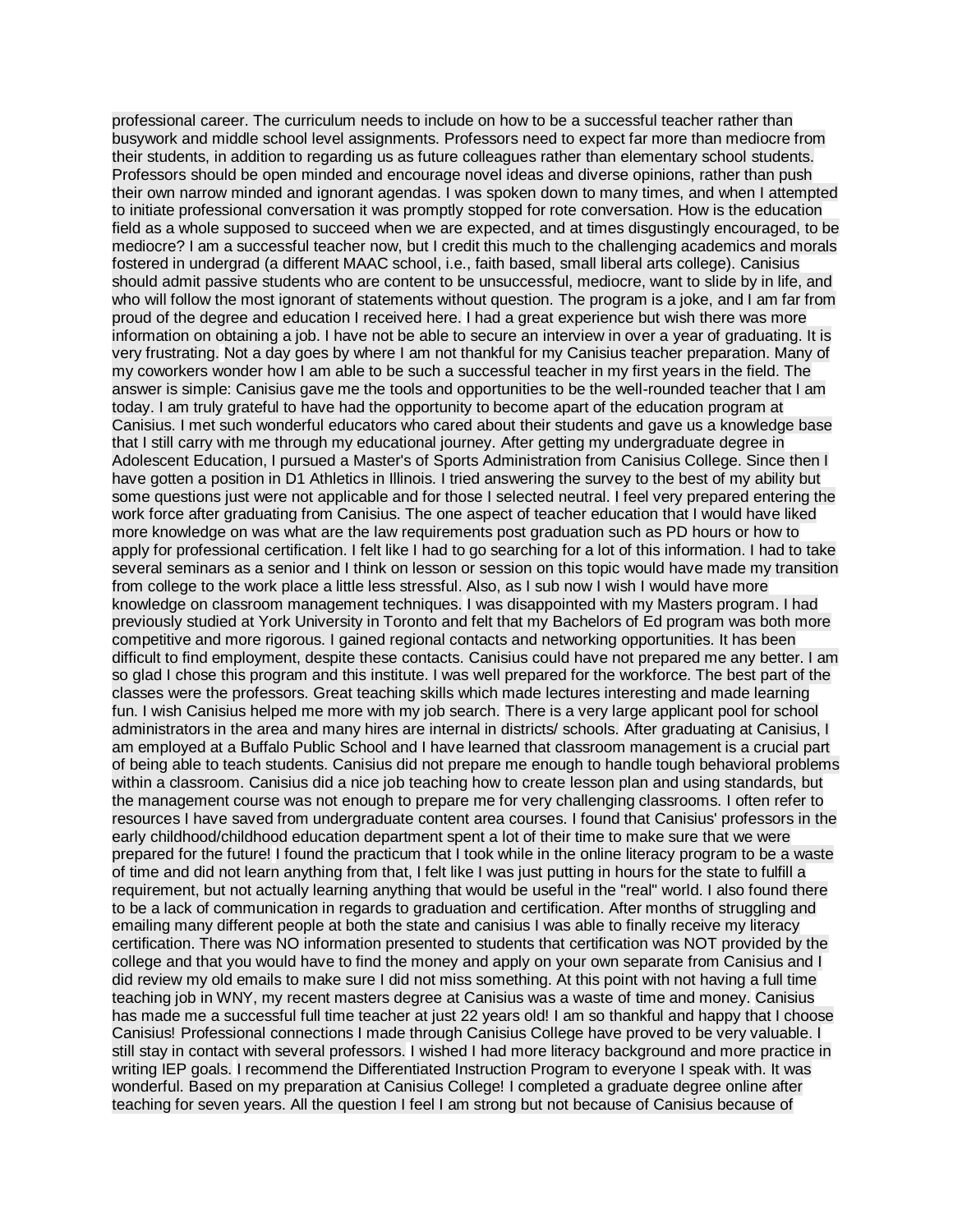teaching experience and my Undergraduate at a different University. Canisius was great! I was challenge mentally which made me take a hard looking at what I was doing in the classroom. There were new was to assess and different instructional models but overall these question you ask should not be answered by me. For Canisius did not give me these skills I already possessed them from years of experience. Thanks to the amazing professors and supervisors that I have had at Canisius, I am employed in my first year of teaching. 3 months after graduating from Canisius, I was hired as a 4th grade teacher and felt very ready from the education and support that I received while at Canisius. Still to this day, the amount of continued advice and support is amazing. You just can't find that any where else. I am so proud to be from Canisius and so thankful to have had (and to continue to have) so knowledgeable, helpful and supportive professors and supervisors. I loved the program - I would love more opportunity to have Canisius help with job placement in the field using the contacts that they have established with the professors, etc. Like a job fair, etc. I am a first-year teacher and could not imagine walking into the classroom without my educational background from Canisius. I feel that I was incredibly well-prepared for my job due to the various field experiences and classes that I took. My professors inspired me, and continue to inspire me, to want to do more and be more for my students. I believe the education program at Canisius is one of the best. My time spent at canisius has molded me into a diverse thinker Without Canisius I would not be where I am today! I'm currently serving a term with Americorps in a Buffalo Charter School. I've learned more during this experience than I learned throughout my entire college career with regard to education. I think Canisius should encourage students to complete a year of service or to at least complete the summer term of service with Americorps. After completing six months, I feel very confident that I could be successful in my own classroom and I've even started teaching an elective where I get to design my own curriculum and lessons. At the beginning of the school year, I don't think I would've been successful if I had my own classroom.

## **Number of daily responses**

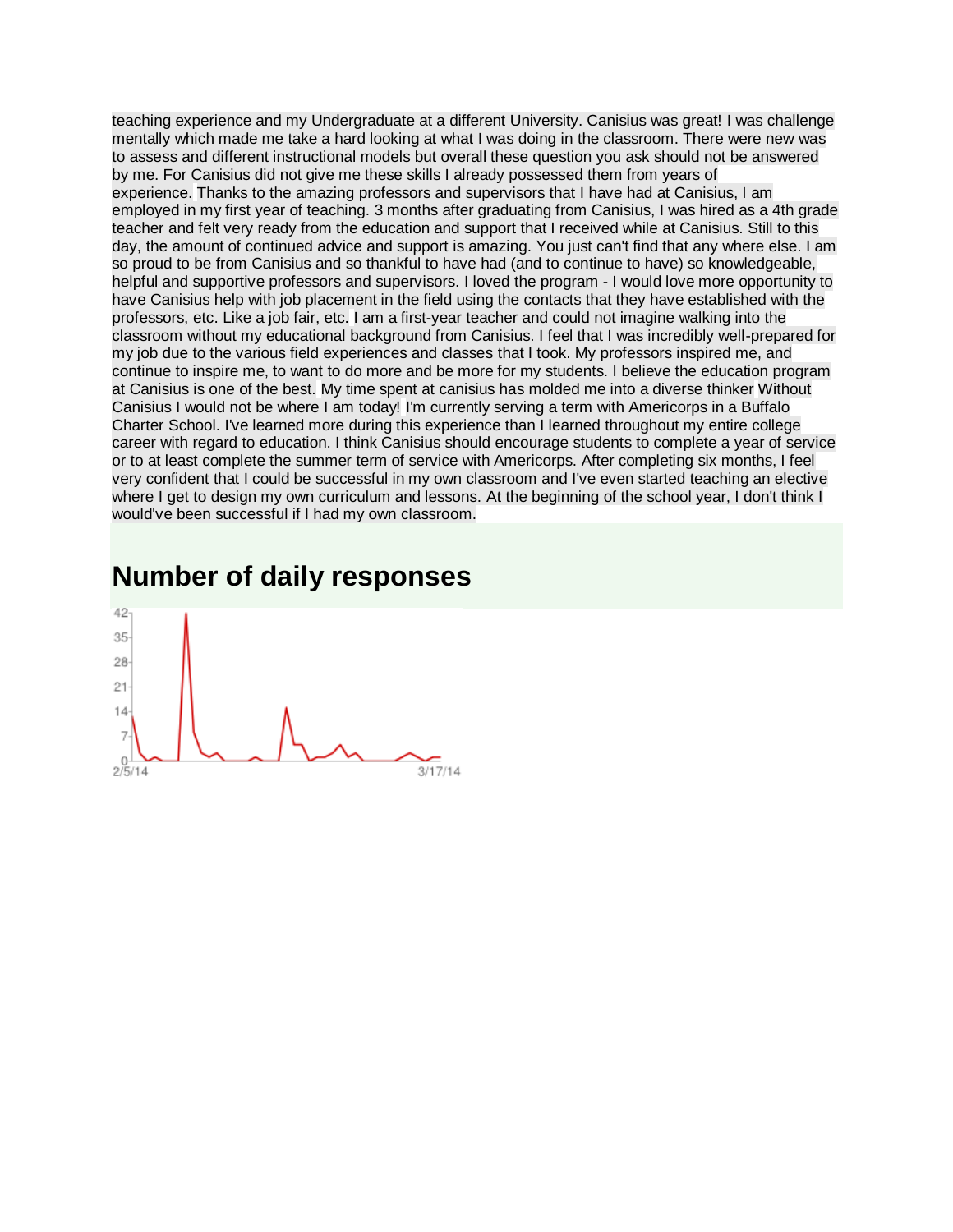

## **INDIVIDUAL PROGRAM RESULTS**

Open Ended:

I wish Canisius helped me more with my job search.



Open Ended:

• I had a wonderful experience at Canisius College - both in my undergraduate and graduate studies. I firmly believe that it is thanks to the preparation and support that I received throughout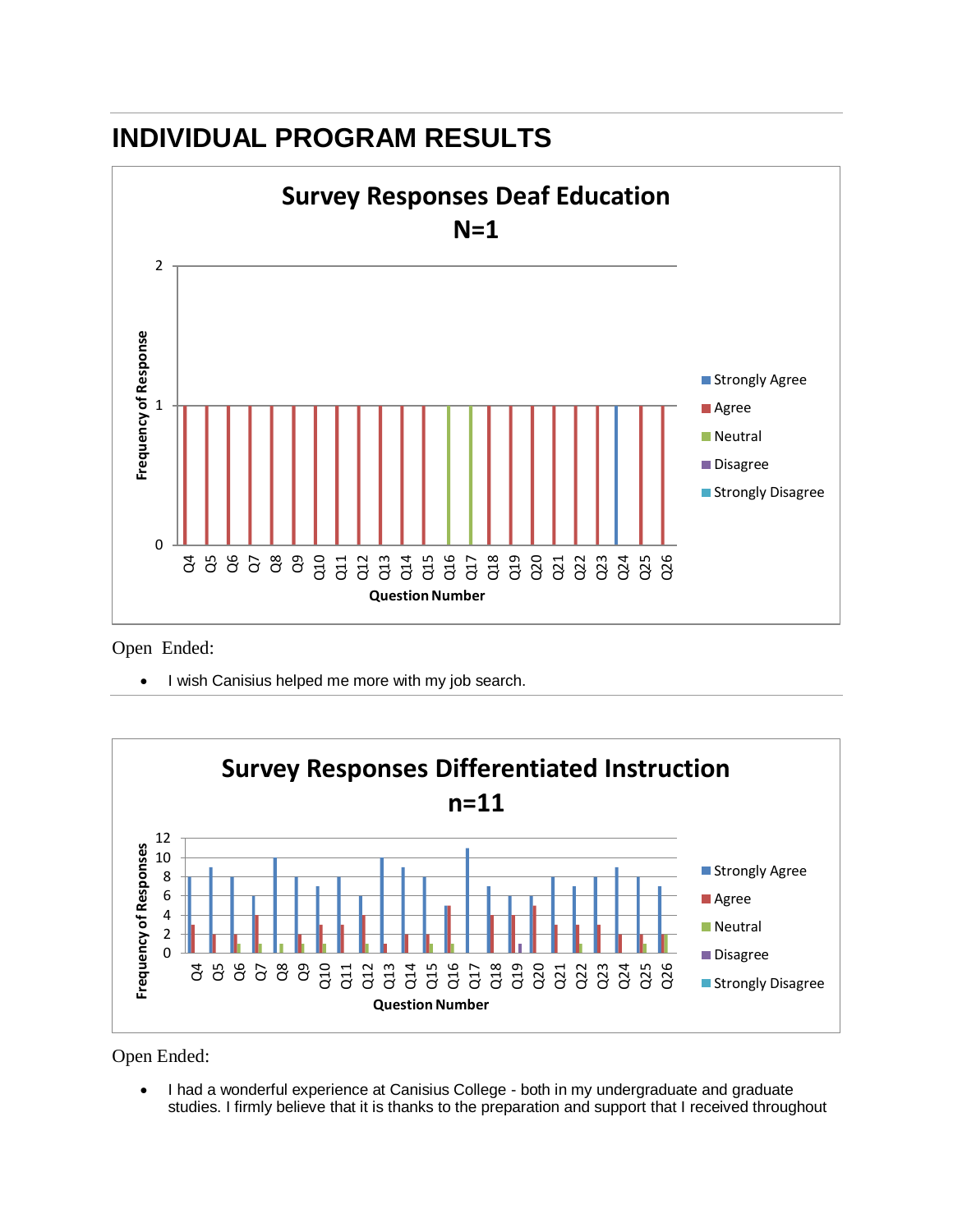my time at Canisius that I was able to so quickly find a position in my field (I finished my undergrad work in May 2010 and was hired to my current teaching position that August). My continuation of studies at the graduate level at Canisius has only gone further to solidify my position at my school as a successful educator, dedicated to my own lifelong learning, as well as promoting lifelong learning among my students as well.

- I recommend the Differentiated Instruction Program to everyone I speak with. It was wonderful.
- Too exspensive... Couldn't gotten the same piece if paper for a lot cheaper!!!



- There is a very large applicant pool for school administrators in the area and many hires are internal in districts/ schools.
- I loved the program I would love more opportunity to have Canisius help with job placement in the field using the contacts that they have established with the professors, etc. Like a job fair, etc.
- The one area Canisius lacked was in preparation for the SBL and SDL exams. Little was discussed and little was done to prepare us for these exams.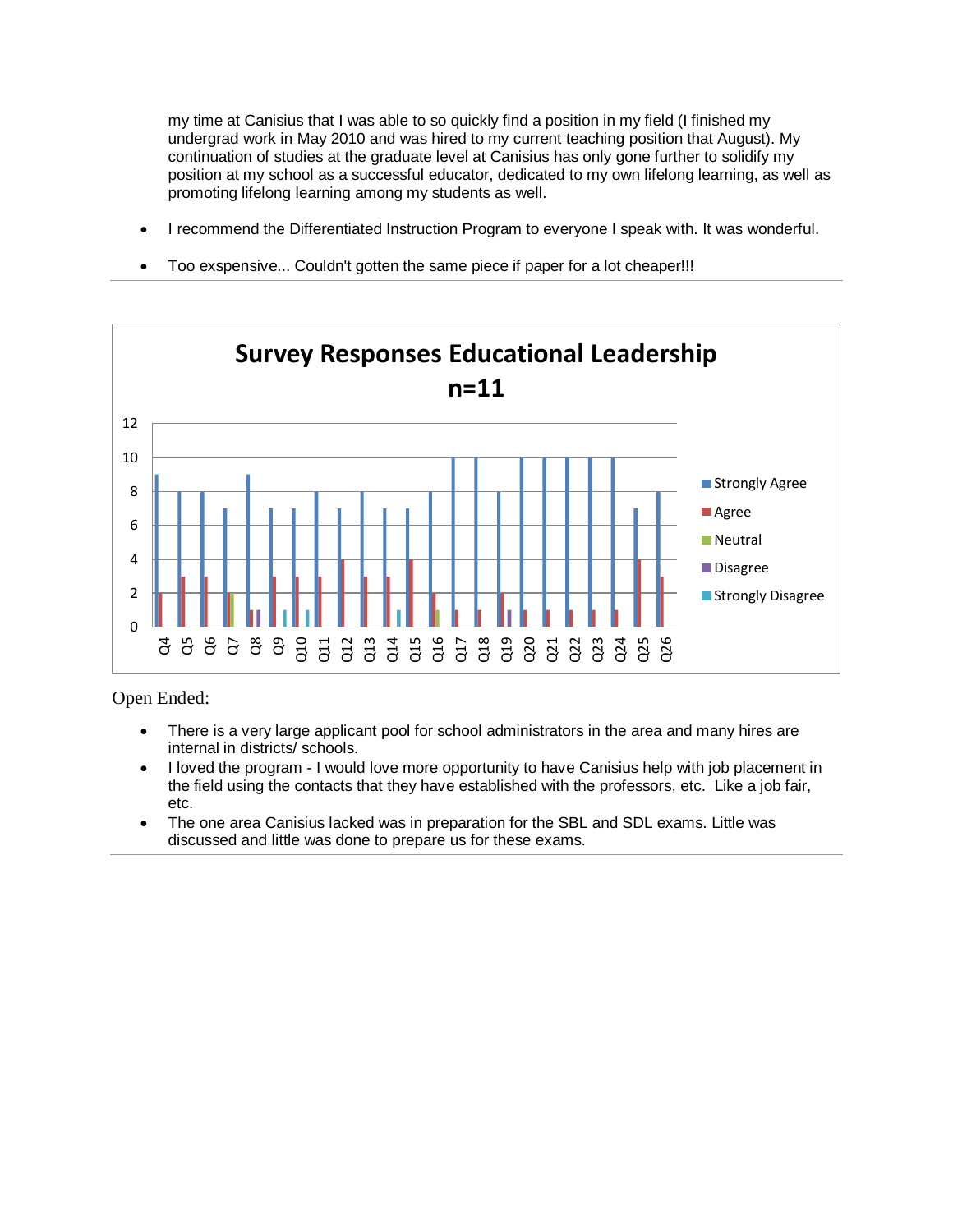

None



Open Ended:

 I was a Canadian student attending Canisius. The one thing which Canisius did not do is help Canadian students be more aware of when specific boards hire for Supply Teaching or Contracts. The one advantage which Canadian Teacher's College has is that local school boards come to visit the University's Faculty of Ed. This did not happen at Canisius although we did have a presentation by OCT. OCT did not provide any guidance either they just wanted to make sure we signed up with them so they could get thier membership fees as soon as possible.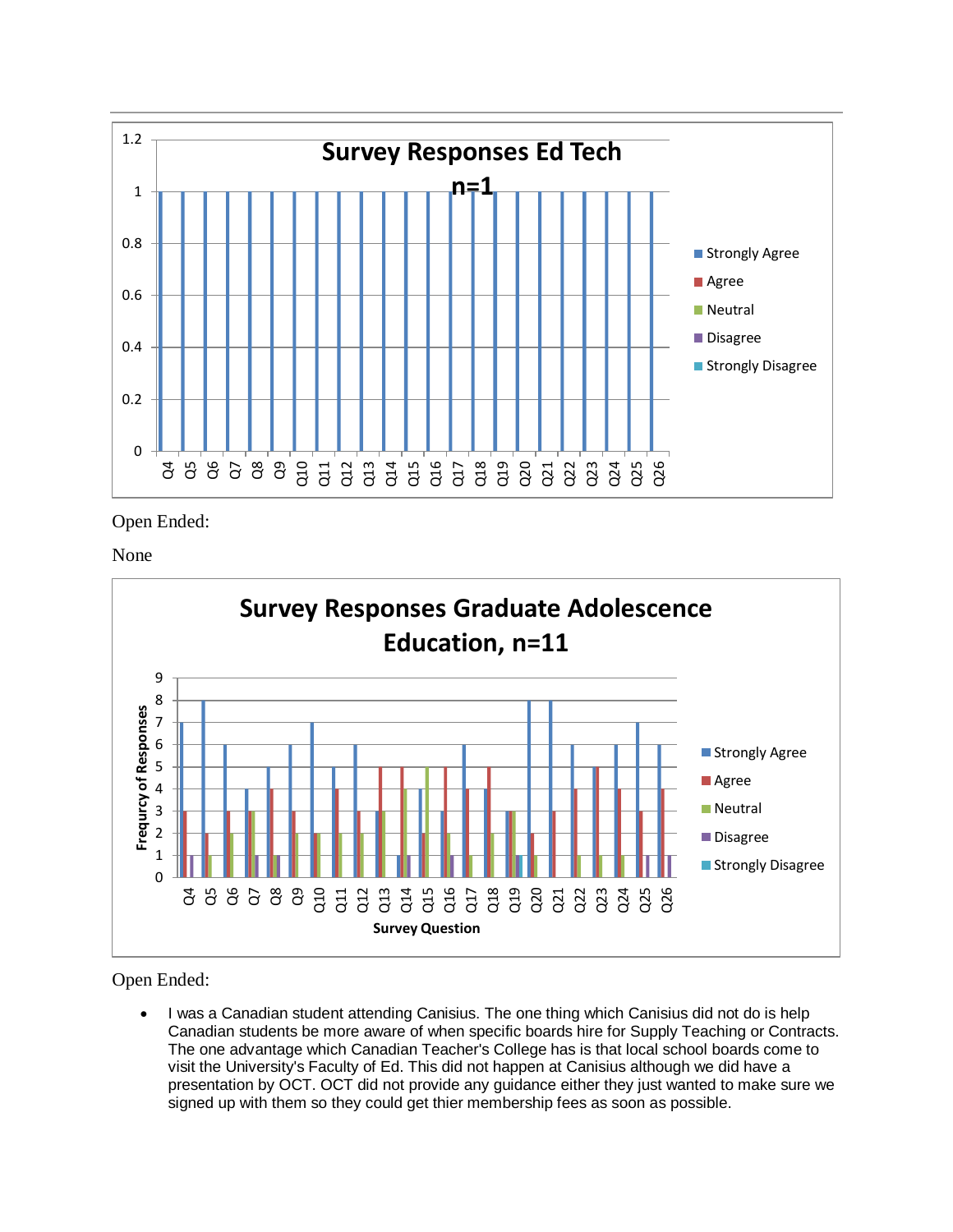Just my feedback. I enjoyed my time at Canisius and I made some great friends which I still keep in contact with.

- I was disappointed with my Masters program. I had previously studied at York University in Toronto and felt that my Bachelors of Ed program was both more competitive and more rigorous. I gained regional contacts and networking opportunities. It has been difficult to find employment, despite these contacts.
- Although I am living in Ontario and applying persistently, I have not been able to secure a teaching position. I do think the program was fantastic, but I also believe that accepted enrollment should more realistically reflect demand - too many teachers have become certified for the few positions that are actually available.



- Canisius could have not prepared me any better. I am so glad I chose this program and this institute. I was well prepared for the workforce. The best part of the classes were the professors. Great teaching skills which made lectures interesting and made learning fun.
- My time at Canisius was amazing, I am from Ontario and was taught excellent strategies for classroom management and differentiated instruction. I just became employed in the field 3 weeks ago, it takes a long time to get jobs in Canada. I would never have changed the fact that I attended school in the USA, it was worth the money and time spent.
- I had a great experience but wish there was more information on obtaining a job. I have not be able to secure an interview in over a year of graduating. It is very frustrating.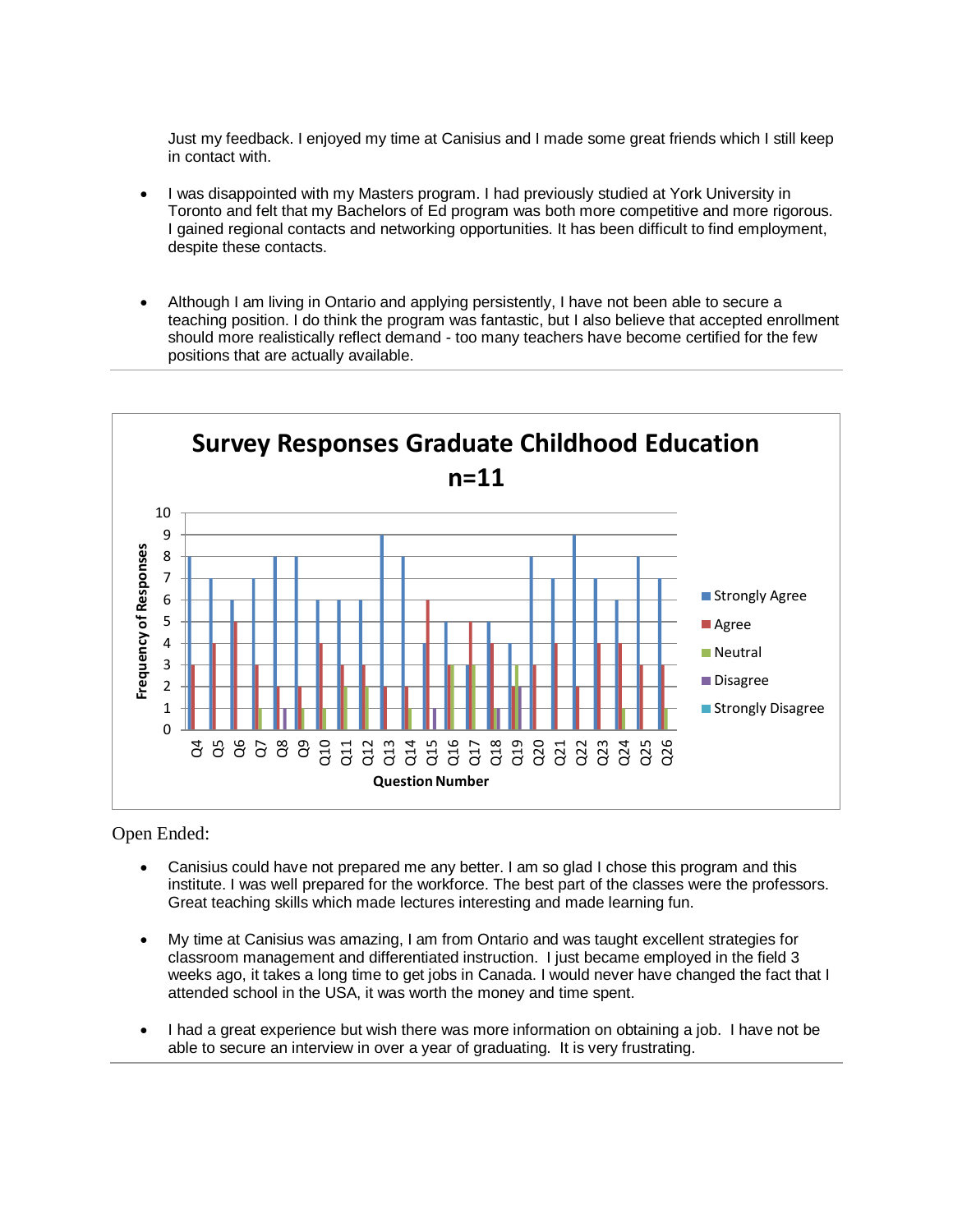

- Professional connections I made through Canisius College have proved to be very valuable. I still stay in contact with several professors.
- Based on my preparation at Canisius College! I completed a graduate degree online after teaching for seven years. All the question I feel I am strong but not because of Canisius because of teaching experience and my Undergraduate at a different University. Canisius was great! I was challenge mentally which made me take a hard looking at what I was doing in the classroom. There were new was to assess and different instructional models but overall these question you ask should not be answered by me. For Canisius did not give me these skills I already possessed them from years of experience.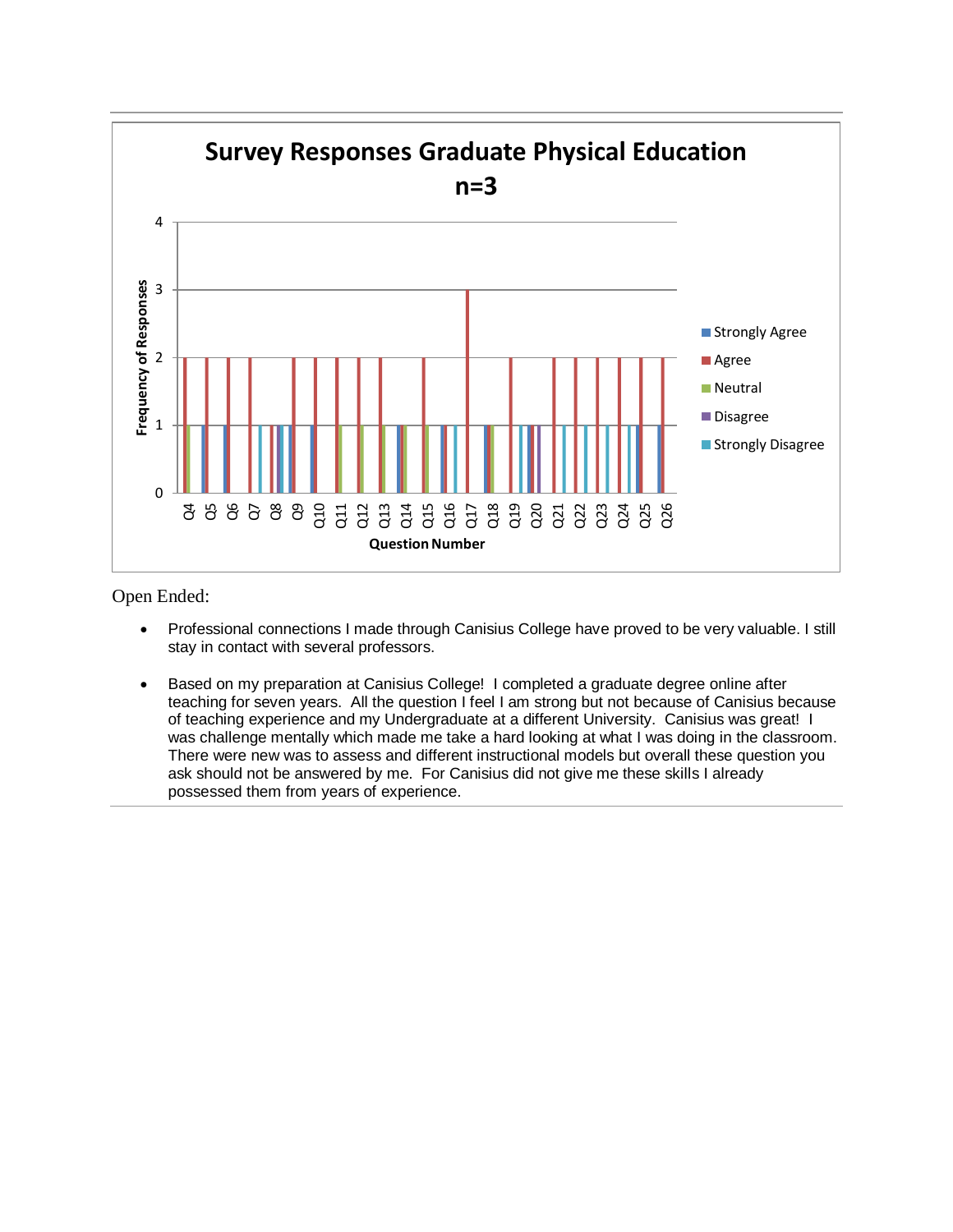

- I am a special education teacher for students with Intellectual Disabilities in Fairfax County Public Schools in Virginia. I feel that I have been successful within my field and school community. I have conducted action research for the past two years and presented the findings at national conferences. I feel this is a direct result of the skills and knowledge I acquired in the graduate special education program at Canisius. I have noticed that I was more well prepared than other new teachers from other programs (especially undergraduate programs.) Thank you for preparing me to be a successful, contributing member to the field of education.
- Without Canisius I would not be where I am today!
- The program at Canisius is far from challenging. Despite being a graduate program, I felt as though my undergrad program (not Canisius) prepared me far more for a professional career. The curriculum needs to include on how to be a successful teacher rather than busywork and middle school level assignments. Professors need to expect far more than mediocre from their students, in addition to regarding us as future colleagues rather than elementary school students. Professors should be open minded and encourage novel ideas and diverse opinions, rather than push their own narrow minded and ignorant agendas. I was spoken down to many times, and when I attempted to initiate professional conversation it was promptly stopped for rote conversation. How is the education field as a whole supposed to succeed when we are expected, and at times disgustingly encouraged, to be mediocre? I am a successful teacher now, but I credit this much to the challenging academics and morals fostered in undergrad (a different MAAC school, i.e., faith based, small liberal arts college). Canisius should admit passive students who are content to be unsuccessful, mediocre, want to slide by in life, and who will follow the most ignorant of statements without question. The program is a joke, and I am far from proud of the degree and education I received here.
- I wished I had more literacy background and more practice in writing IEP goals.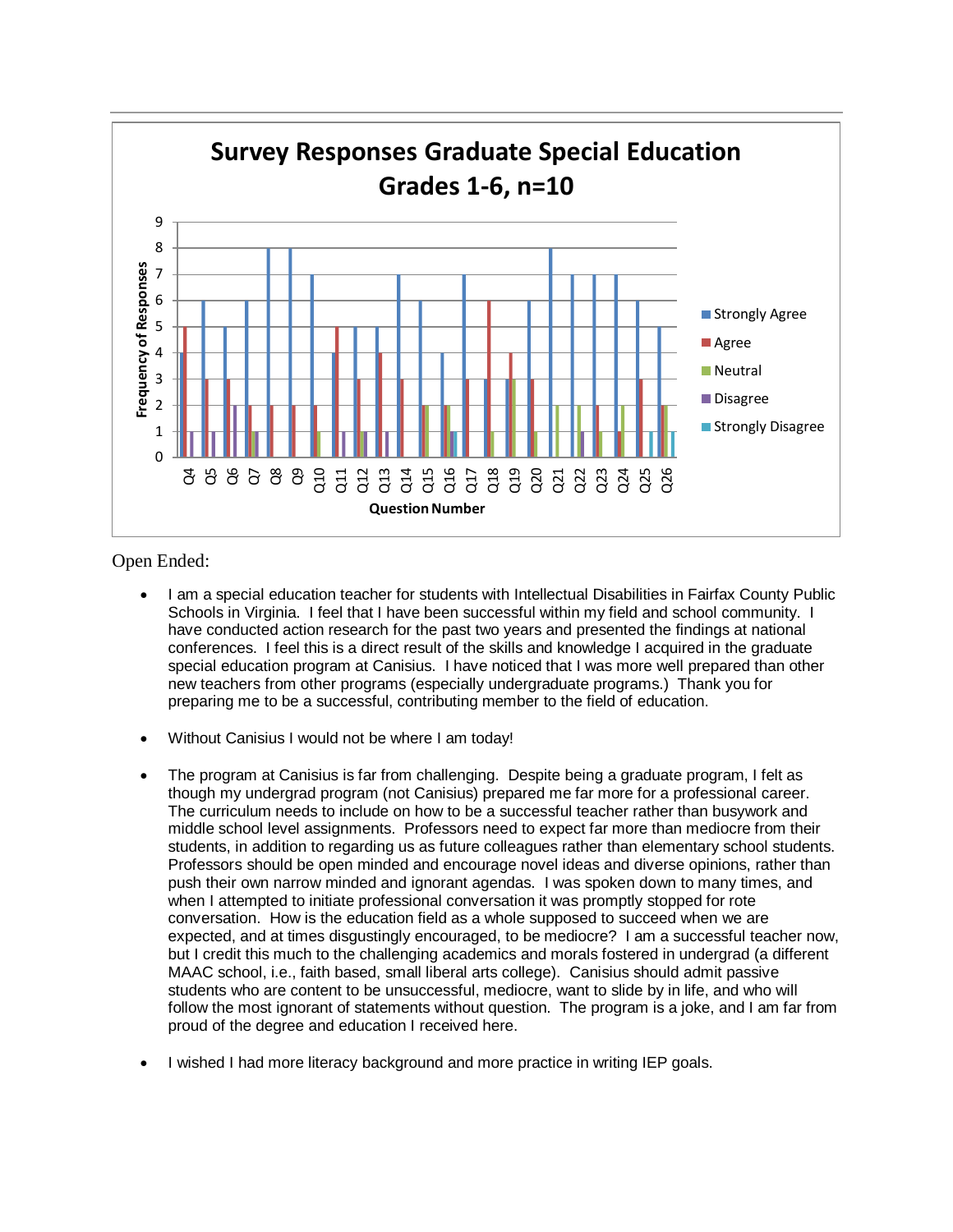I would have liked more preparation in terms of professional development and maintaining certifications. For example, I have found out A LOT about certifications/professional developments deadlines after graduating, from work colleagues. I was not made aware during my time at Canisius that a certain amount of professional development hours are needed over a certain period of time to maintain certifications. I also feel that an unnecessary amount of time was spent focusing on e-folios. I have been on several interviews, and not once did anyone look at my online portfolio. I was very please with my education in regards to working within a classroom/school setting. However, the outside of the classroom/career information was severely lacking.



- Great experience at Canisius fantastic professors!!
- I found the practicum that I took while in the online literacy program to be a waste of time and did not learn anything from that, I felt like I was just putting in hours for the state to fulfill a requirement, but not actually learning anything that would be useful in the "real" world. I also found there to be a lack of communication in regards to graduation and certification. After months of struggling and emailing many different people at both the state and canisius I was able to finally receive my literacy certification. There was NO information presented to students that certification was NOT provided by the college and that you would have to find the money and apply on your own separate from Canisius and I did review my old emails to make sure I did not miss something. At this point with not having a full time teaching job in WNY, my recent masters degree at Canisius was a waste of time and money.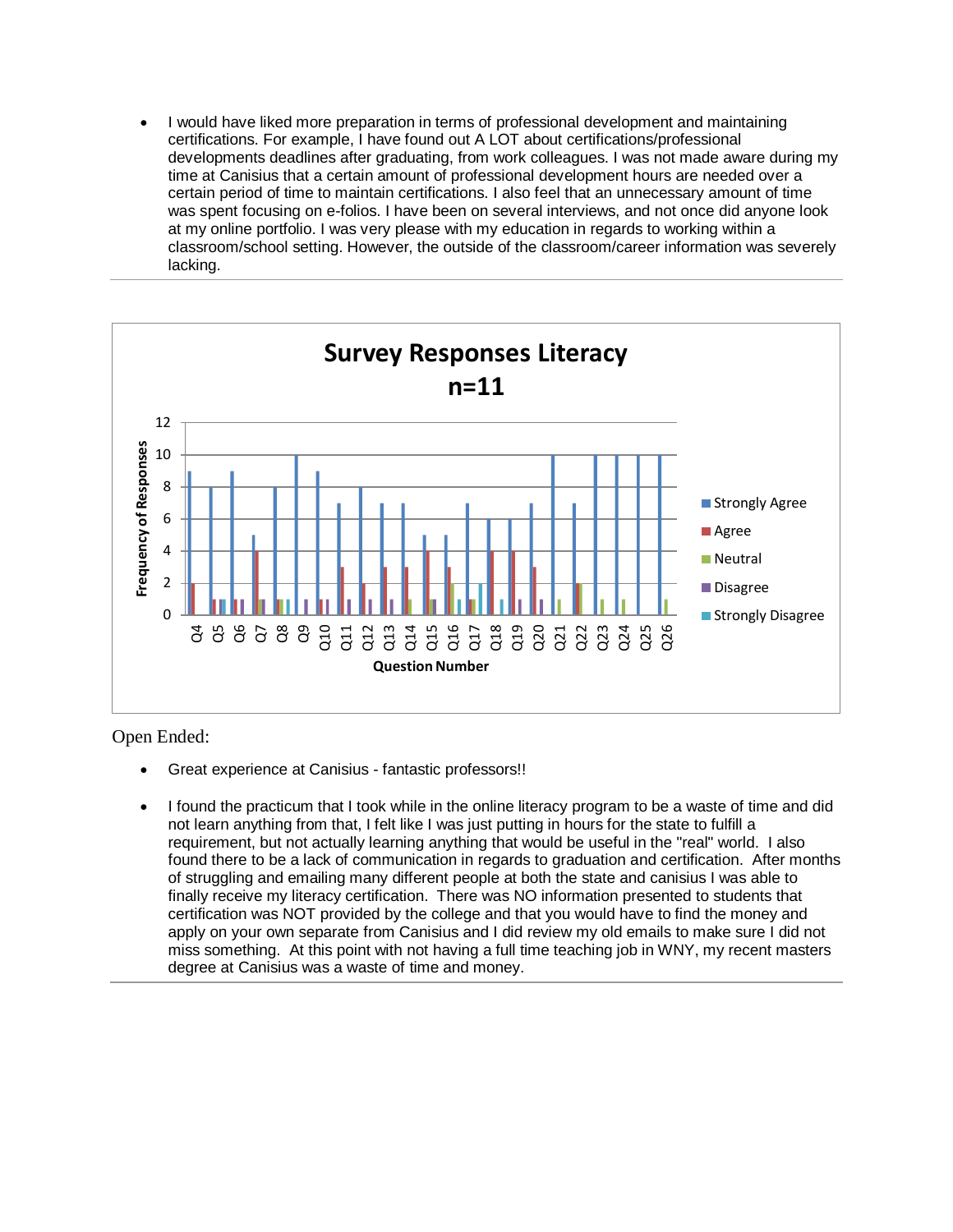

- I am a first-year teacher and could not imagine walking into the classroom without my educational background from Canisius. I feel that I was incredibly well-prepared for my job due to the various field experiences and classes that I took. My professors inspired me, and continue to inspire me, to want to do more and be more for my students. I believe the education program at Canisius is one of the best.
- After getting my undergraduate degree in Adolescent Education, I pursued a Master's of Sports Administration from Canisius College. Since then I have gotten a position in D1 Athletics in Illinois. I tried answering the survey to the best of my ability but some questions just were not applicable and for those I selected neutral.
- I'm currently serving a term with Americorps in a Buffalo Charter School. I've learned more during this experience than I learned throughout my entire college career with regard to education. I think Canisius should encourage students to complete a year of service or to at least complete the summer term of service with Americorps. After completing six months, I feel very confident that I could be successful in my own classroom and I've even started teaching an elective where I get to design my own curriculum and lessons. At the beginning of the school year, I don't think I would've been successful if I had my own classroom.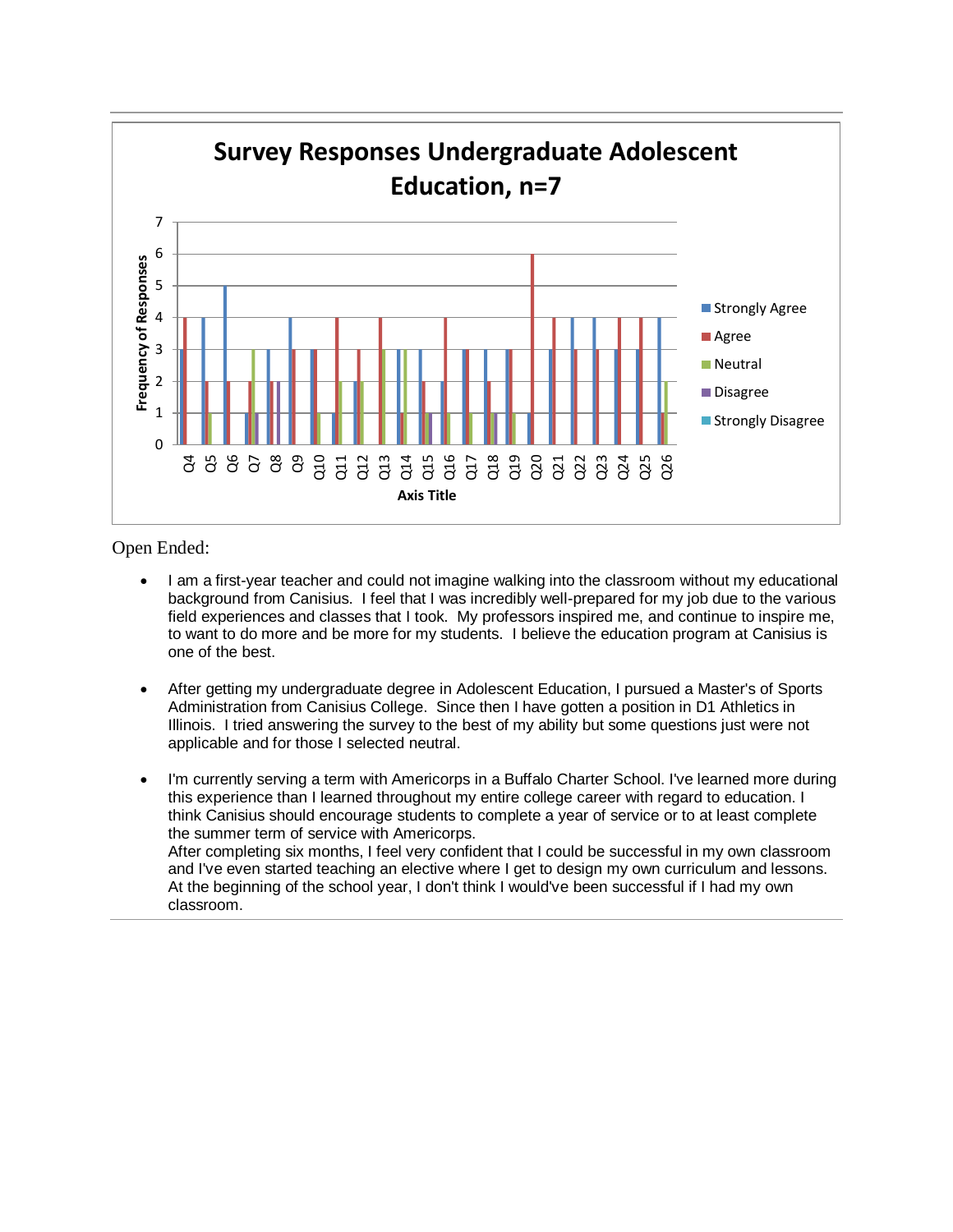

- Thanks to the amazing professors and supervisors that I have had at Canisius, I am employed in my first year of teaching. 3 months after graduating from Canisius, I was hired as a 4th grade teacher and felt very ready from the education and support that I received while at Canisius. Still to this day, the amount of continued advice and support is amazing. You just can't find that any where else. I am so proud to be from Canisius and so thankful to have had (and to continue to have) so knowledgeable, helpful and supportive professors and supervisors.
- Not a day goes by where I am not thankful for my Canisius teacher preparation. Many of my coworkers wonder how I am able to be such a successful teacher in my first years in the field. The answer is simple: Canisius gave me the tools and opportunities to be the well-rounded teacher that I am today.
- I feel very prepared entering the work force after graduating from Canisius. The one aspect of teacher education that I would have liked more knowledge on was what are the law requirements post graduation such as PD hours or how to apply for professional certification. I felt like I had to go searching for a lot of this information. I had to take several seminars as a senior and I think on lesson or session on this topic would have made my transition from college to the work place a little less stressful. Also, as I sub now I wish I would have more knowledge on classroom management techniques.
- Canisius has made me a successful full time teacher at just 22 years old! I am so thankful and happy that I choose Canisius!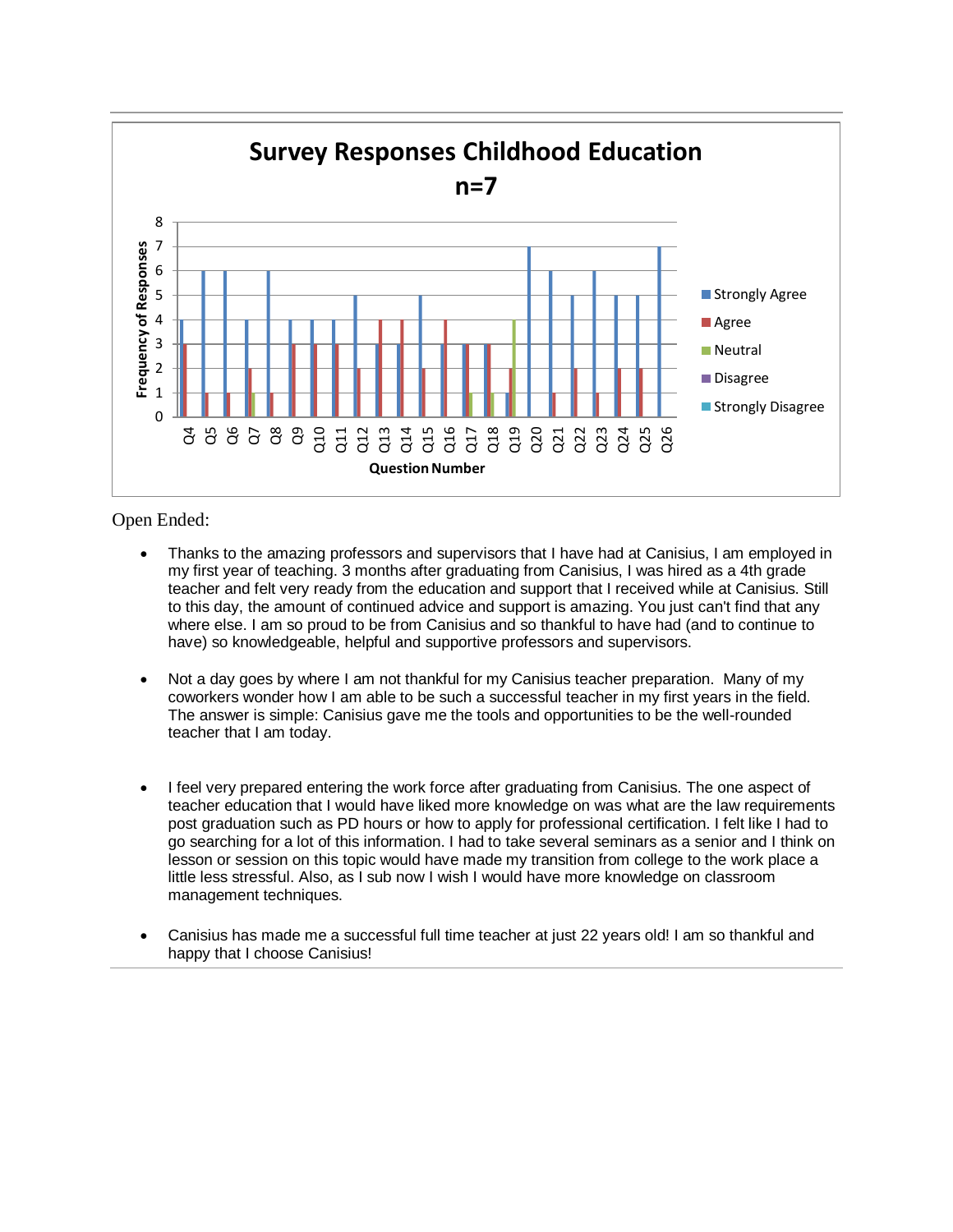

 I am truly grateful to have had the opportunity to become apart of the education program at Canisius. I met such wonderful educators who cared about their students and gave us a knowledge base that I still carry with me through my educational journey.



Open Ended:

 After graduating at Canisius, I am employed at a Buffalo Public School and I have learned that classroom management is a crucial part of being able to teach students. Canisius did not prepare me enough to handle tough behavioral problems within a classroom. Canisius did a nice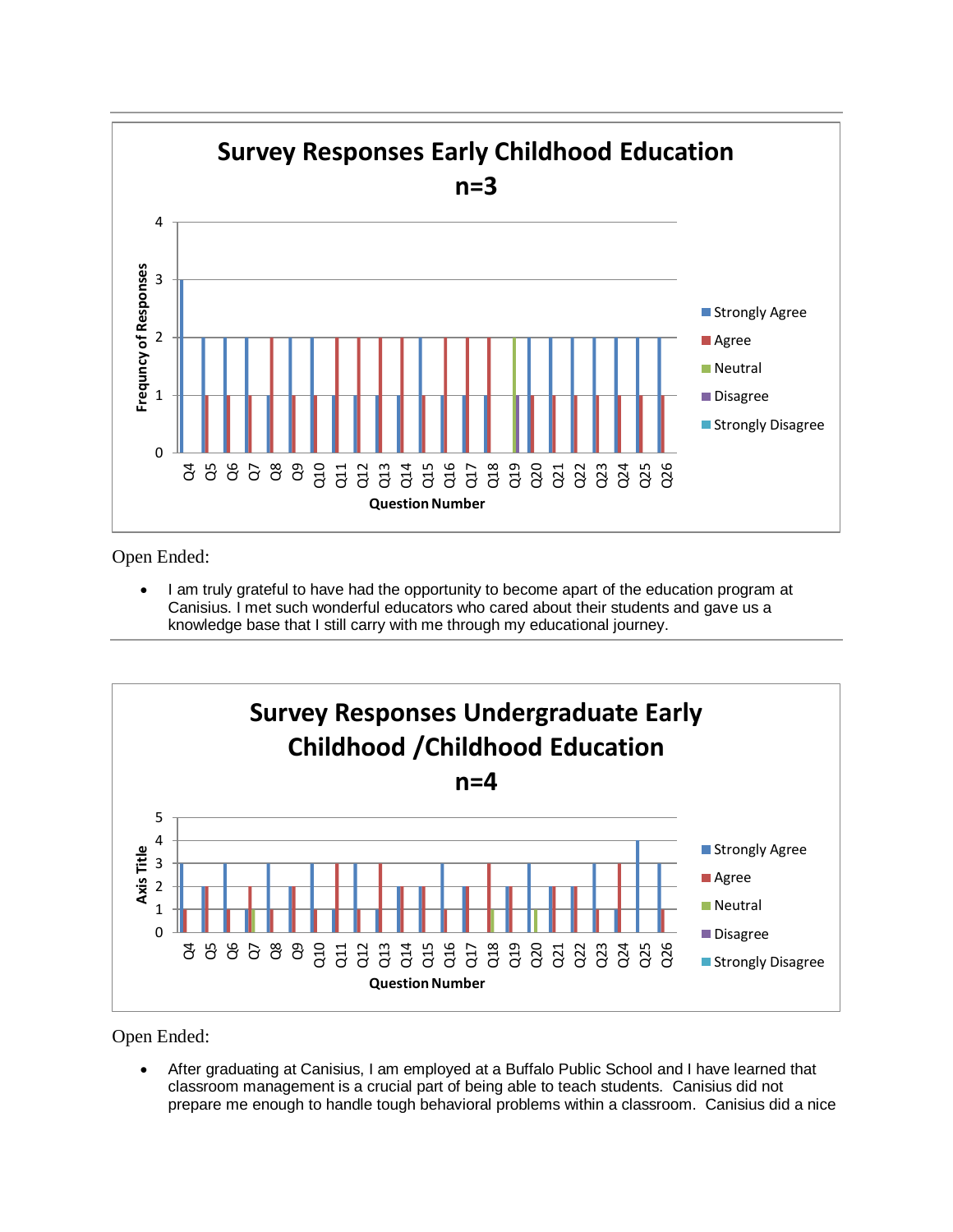job teaching how to create lesson plan and using standards, but the management course was not enough to prepare me for very challenging classrooms.

 I often refer to resources I have saved from undergraduate content area courses. I found that Canisius' professors in the early childhood/childhood education department spent a lot of their time to make sure that we were prepared for the future!



- The best aspect of Canisius College for me was going out into the field and spending numerous hours with local schools and organizations preparing myself for my classroom.
- My time spent at canisius has molded me into a diverse thinker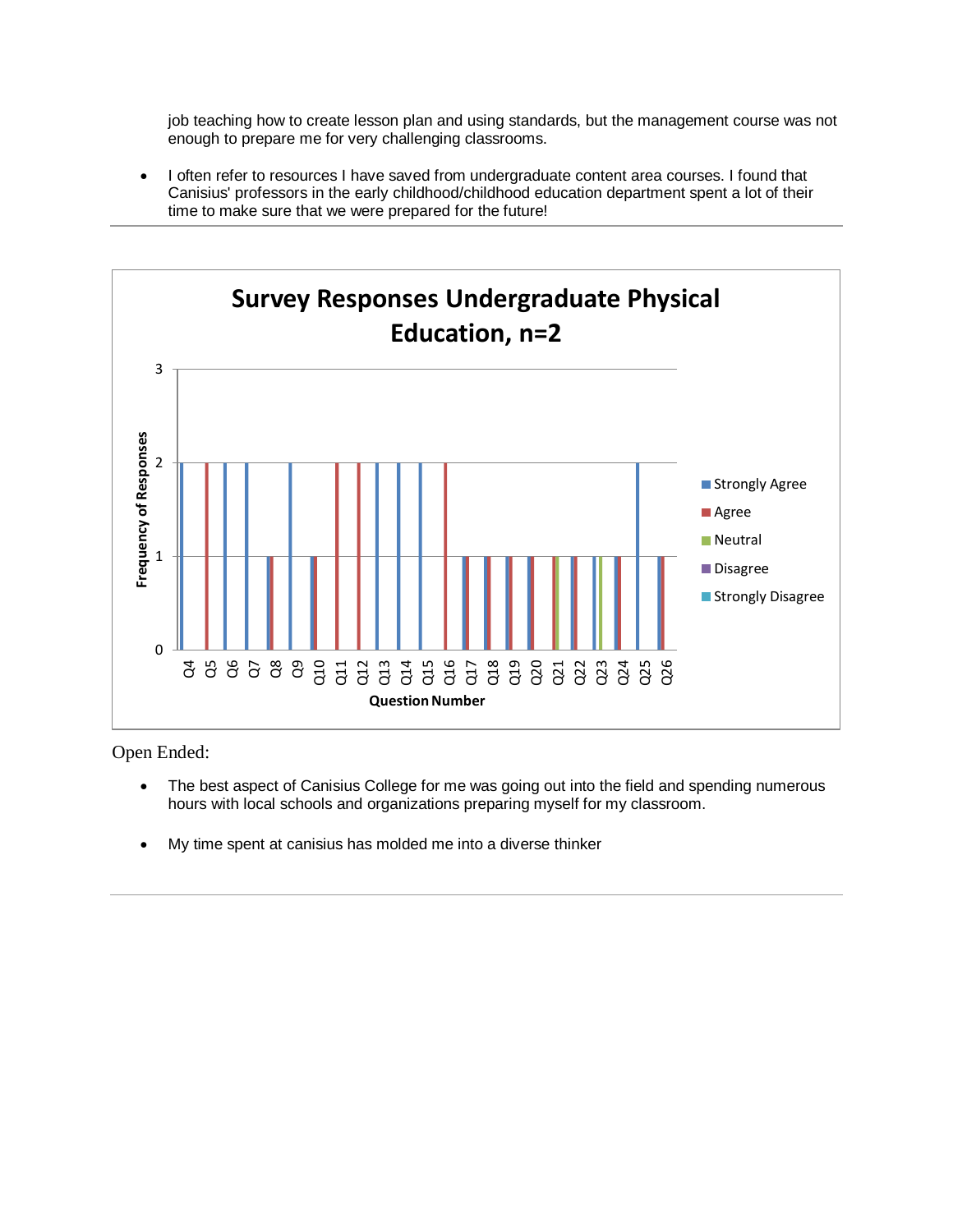

• I feel that more knowledge of working with students with disabilities would have better prepared me for teaching. With 1 in 50 school-aged children having autism, this is a critical content area. I also feel a stronger base of curricular models and best practice teaching methods would have been beneficial.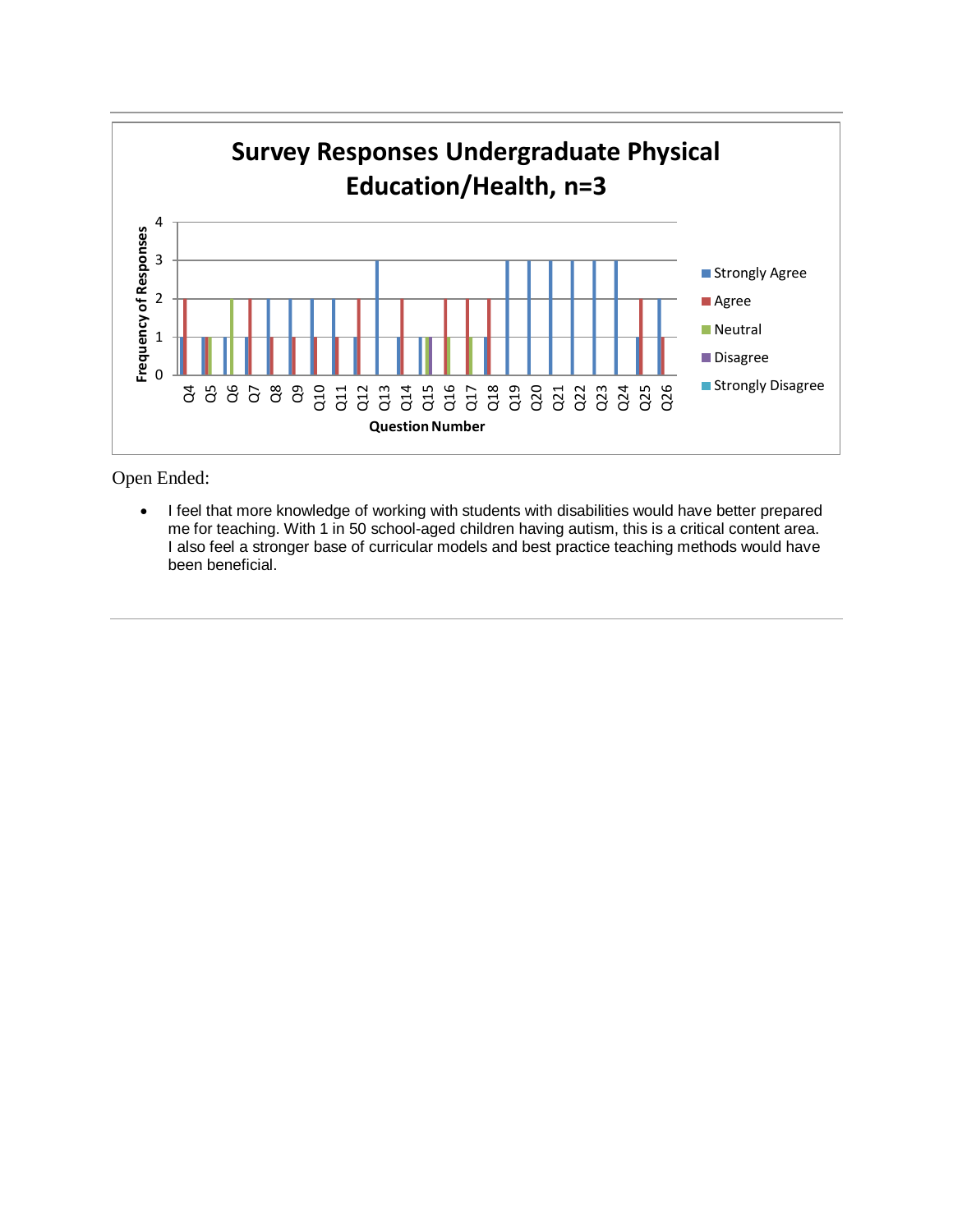#### **Canisius College Survey of Recent Graduates Template Spring 2014**

What year did you graduate from Canisius College?<sup>\*</sup> **Program at Canisius\*** Please select your most recently completed academic program from the list below **Employment Status\*** Please check the most appropriate box

- I am employed in the professional area for which I am trained
- I am employed in a related field
- I am employed in an unrelated field
- I am not employed
- I am a student
- Other:

#### **Content Knowledge**<sup>\*</sup><sub>-</sub> Please select the box that most closely describes your level of agreement

|                                                                                                                                                              | Strongly<br>Agree | Agree | Neutral | Disagree | Strongly<br>Disagree |
|--------------------------------------------------------------------------------------------------------------------------------------------------------------|-------------------|-------|---------|----------|----------------------|
| Based on my preparation at Canisius<br>College, I understand learning, teaching<br>and/or other professional theoretical<br>foundations.                     |                   |       |         |          |                      |
| Based on my preparation at Canisius<br>College I can apply best practices in my<br>profession.                                                               |                   |       |         |          |                      |
| Based on my preparation at Canisius<br>College I can implement a variety of<br>strategies that integrate critical thinking,<br>inquiry, and problem solving. |                   |       |         |          |                      |
| Based on my preparation at Canisius<br>College I can maintain appropriate<br>classroom management.                                                           |                   |       |         |          |                      |
| Since graduating from Canisius, I have<br>remained actively engaged in my<br>professional field.                                                             |                   |       |         |          |                      |
| I am able to employ strong knowledge in<br>my content area.                                                                                                  |                   |       |         |          |                      |
| I am able to employ appropriate<br>pedagogical content knowledge.                                                                                            |                   |       |         |          |                      |

Impact on Student Learning<sup>\*</sup><sub>-</sub> Please select the box that most closely describes your level of agreement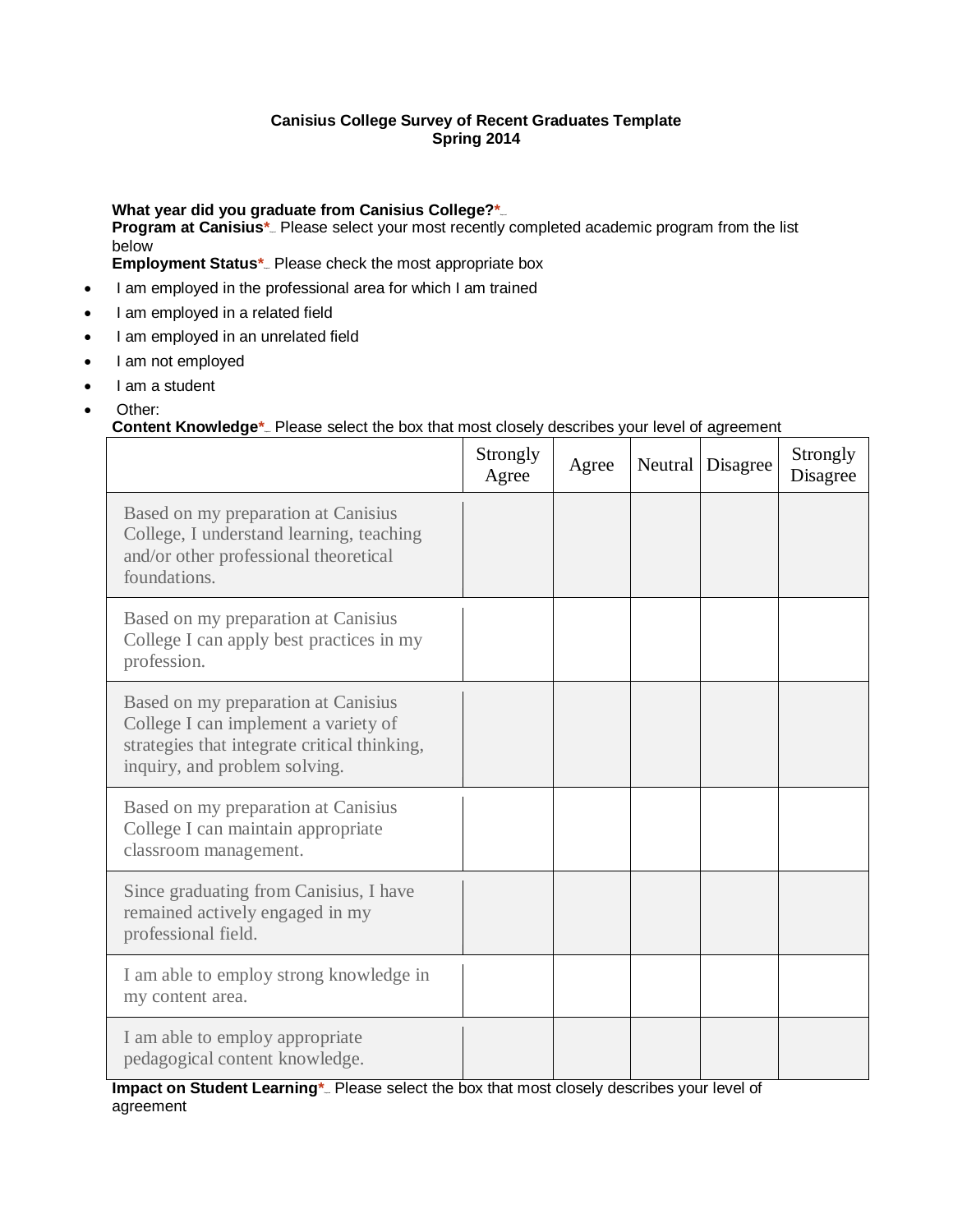|                                                                                                                                                                | Strongly<br>Agree | Agree | Neutral | Disagree | Strongly<br>Disagree |
|----------------------------------------------------------------------------------------------------------------------------------------------------------------|-------------------|-------|---------|----------|----------------------|
| Based on my preparation at Canisius<br>College I have been able to achieve positive<br>outcomes regarding student learning,<br>achievement and/or development. |                   |       |         |          |                      |
| Based on my preparation at Canisius<br>College I can set clear learning goals and<br>align instruction with standard based<br>content.                         |                   |       |         |          |                      |
| Based on my preparation at Canisius<br>College I can engage and motivate students.                                                                             |                   |       |         |          |                      |
| I am able to successfully consider multiple<br>ability levels in diverse P-12 settings when<br>developing lessons and assessments                              |                   |       |         |          |                      |
| My experience at Canisius has enabled me<br>to effectively teach diverse P-12 student<br>populations                                                           |                   |       |         |          |                      |
| Self-Reflection*_ Please select the box that most closely describes your level of agreement                                                                    |                   |       |         |          |                      |
|                                                                                                                                                                |                   |       |         |          |                      |
|                                                                                                                                                                | Strongly<br>Agree | Agree | Neutral | Disagree | Strongly<br>Disagree |
| I use the results of P-12 assessments of<br>student learning to guide my instruction<br>and/or professional effectiveness.                                     |                   |       |         |          |                      |
| I engage in collaboration to augment my<br>professional practice.                                                                                              |                   |       |         |          |                      |
| Service Orientation*_ Please select the box that most closely describes your level of agreement                                                                |                   |       |         |          |                      |
|                                                                                                                                                                | Strongly<br>Agree | Agree | Neutral | Disagree | Strongly<br>Disagree |
| Since graduating I have or plan to assume<br>appropriate leadership/roles in the school<br>and/or in the district.                                             |                   |       |         |          |                      |
| I am involved in internal or external<br>communities that support student<br>development.                                                                      |                   |       |         |          |                      |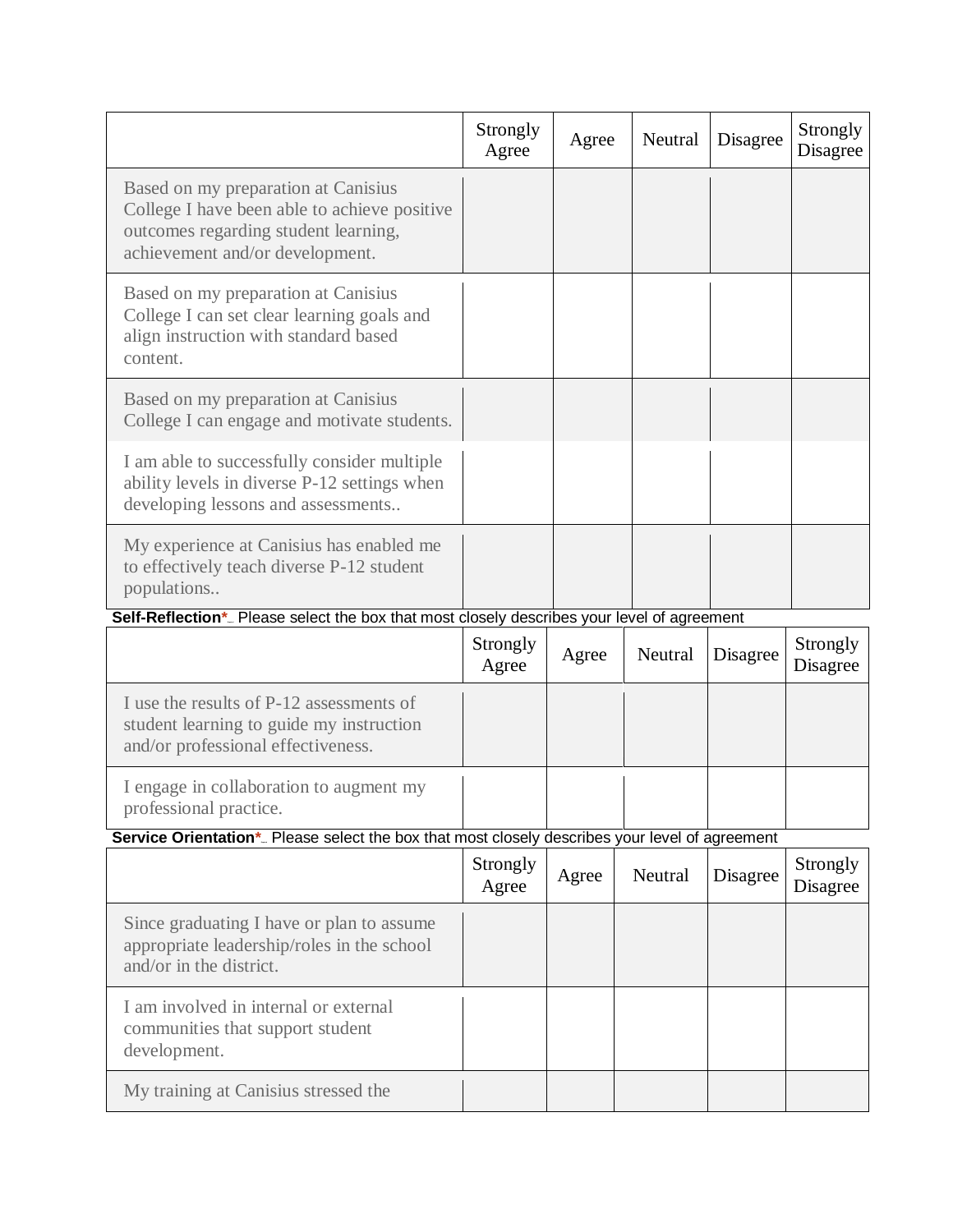|                                                                                 | Strongly<br>Agree | Agree | Neutral | Disagree | Strongly<br>Disagree |
|---------------------------------------------------------------------------------|-------------------|-------|---------|----------|----------------------|
| importance of involving family and<br>community members in a child's education. |                   |       |         |          |                      |

#### **Professional Dispositions\*** Please select the box that most closely describes your level of agreement

|                                                                                                                                                                                                                                | Strongly<br>Agree | Agree | Neutral | Disagree | Strongly<br>Disagree |
|--------------------------------------------------------------------------------------------------------------------------------------------------------------------------------------------------------------------------------|-------------------|-------|---------|----------|----------------------|
| Based on my preparation at Canisius College I<br>practice professional and ethical responsibility<br>by respecting multiple perspectives of<br>clients/students, local communities, and<br>colleagues.                         |                   |       |         |          |                      |
| Based on my preparation at Canisius College I<br>can effectively communicate and work with<br>clients/students, parents, and other professionals                                                                               |                   |       |         |          |                      |
| Based on my preparation at Canisius College I<br>practice caring and fairness by using varied<br>strategies and methods to address each<br>client/student's diverse needs, the requirements<br>of the task, and the discipline |                   |       |         |          |                      |
| Based on my preparation at Canisius College I<br>act responsibly through collaboration with<br>others as partners in planning and implementing<br>effective programming                                                        |                   |       |         |          |                      |

#### **Over-all Impression of Canisius College\***<sub>-</sub>Please select the box that most closely describes your level of agreement

|                                                                                                                                                                       | Strongly<br>Agree | Agree | Neutral   Disagre | Strongly<br>Disagree |
|-----------------------------------------------------------------------------------------------------------------------------------------------------------------------|-------------------|-------|-------------------|----------------------|
| Canisius College provided me with the<br>knowledge, skills and dispositions to be<br>successful and to be recognized as a competent<br>professional in my employment. |                   |       |                   |                      |
| My preparation program at Canisius was well<br>aligned to state requirements and national<br>standards.                                                               |                   |       |                   |                      |